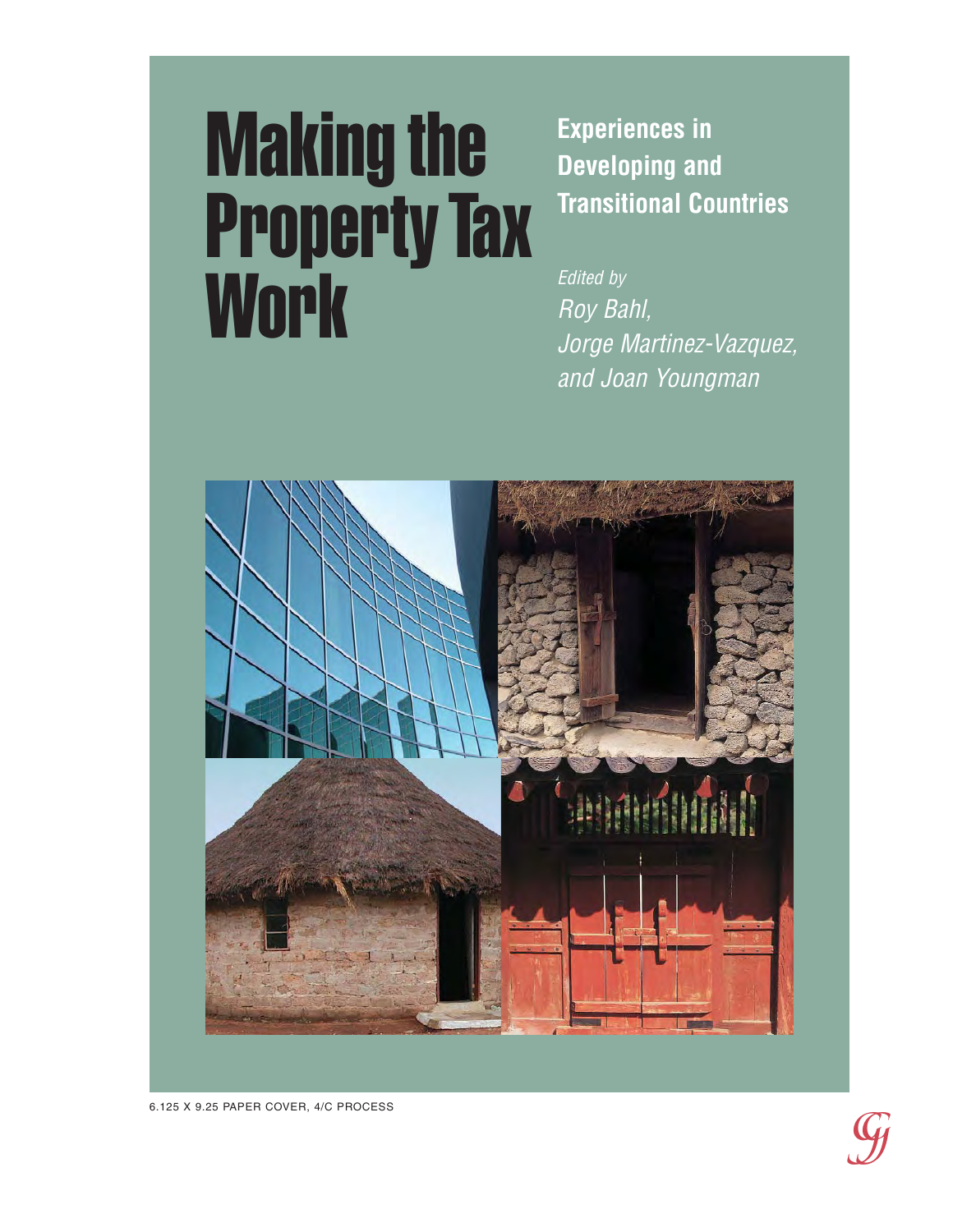# Making the Property Tax Work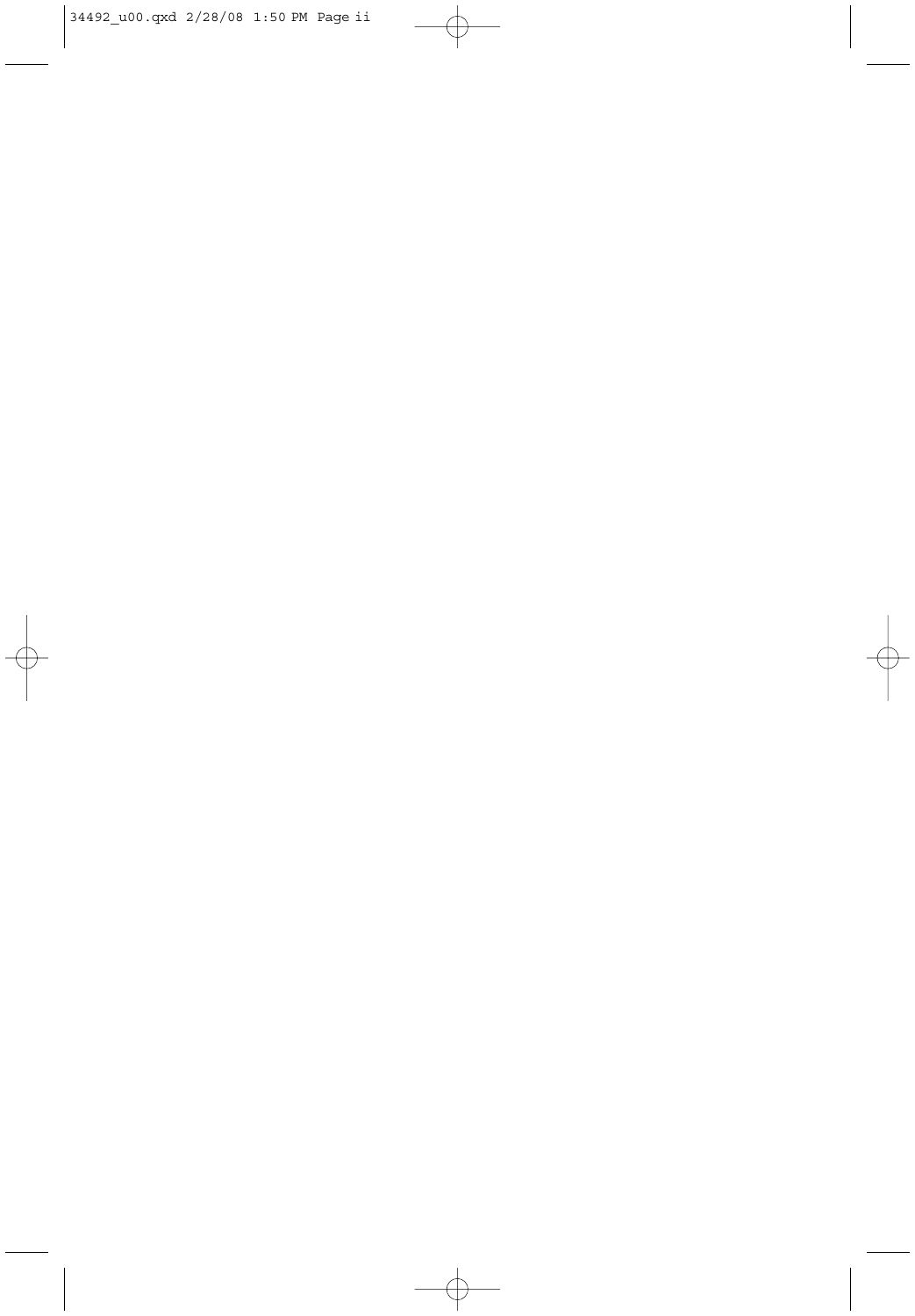# Making the Property TaxWork

*Experiences in Developing and Transitional Countries*

*Edited by* 

Roy Bahl, Jorge Martinez-Vazquez, and Joan Youngman

> INCOLN INSTITUTE OF. LAND POLICY CAMBRIDGE, MASSACHUSETTS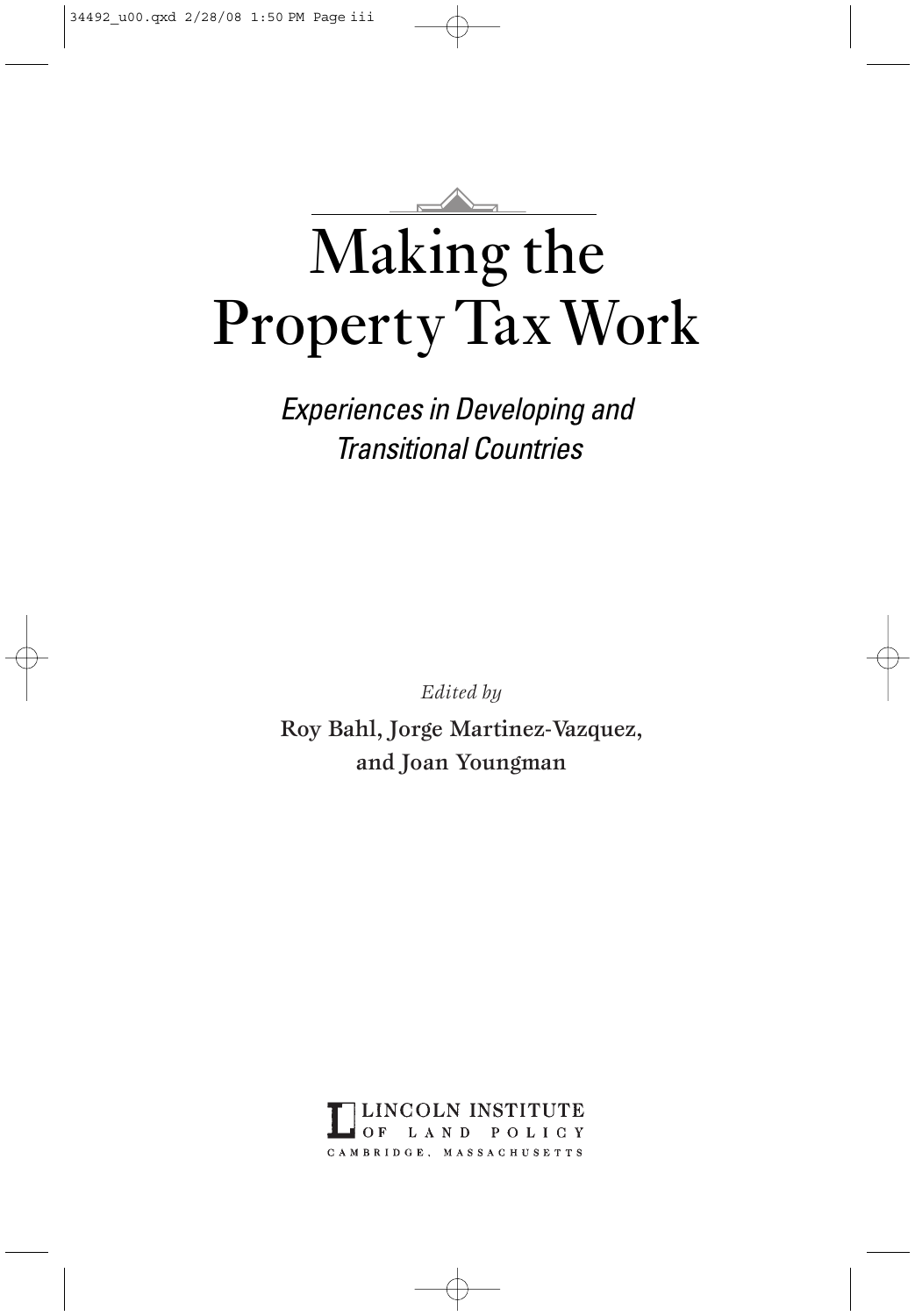© 2008 by the Lincoln Institute of Land Policy

All rights reserved.

## *Library of Congress Cataloging-in-Publication Data*

Making the property tax work : experiences in developing and transitional countries / edited by Roy Bahl, Jorge Martinez-Vazquez, and Joan Youngman.

p. cm. Includes index. ISBN 978-1-55844-173-6

1. Property tax—Developing countries. 2. Real property tax—Developing countries. 3. Local finance—Developing countries. 4. Real property— Valuation—Developing countries. I. Bahl, Roy W. II. Martinez-Vazquez, Jorge. III. Youngman, Joan M.

HJ4129.5.M35 2008 336.2209172'4—dc22 2007042164

Designed by Walter Schwarz, Figaro

Composed in Esprit Book by Binghamton Valley Composition in Binghamton, New York. Printed and bound by Puritan Press, Inc., in Hollis, New Hampshire.

The paper is Rolland Enviro, an acid-free, 100 percent recycled sheet.

MANUFACTURED IN THE UNITED STATES OF AMERICA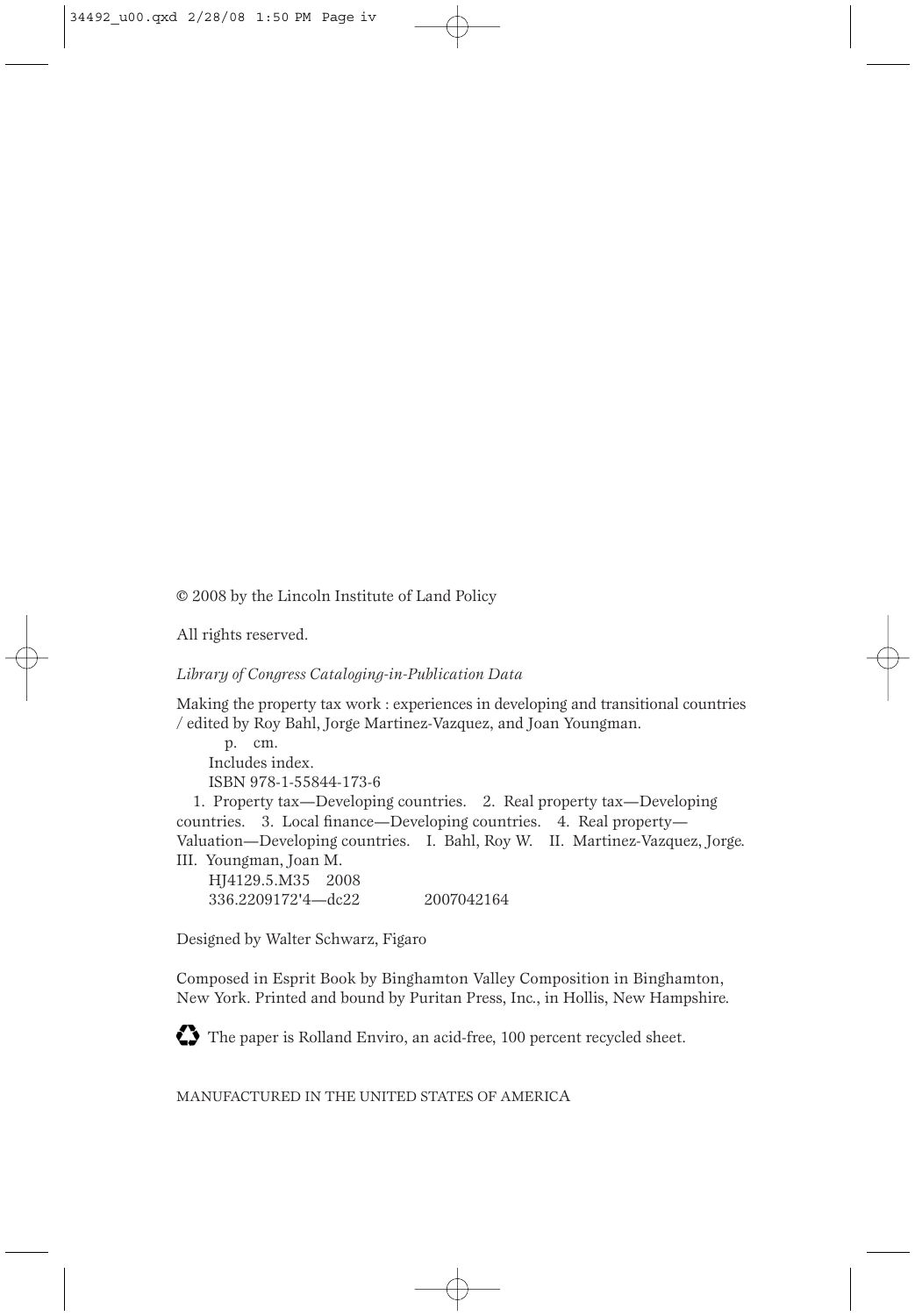

List of Tables ix

List of Figures xiii

Foreword xv *Gregory K. Ingram*

## PART **I INTRODUCTION**

1 The Property Tax in Practice 3 *Roy Bahl, Jorge Martinez-Vazquez, and Joan Youngman*

## PART **II THE SETTING**

- 2 The Property Tax in Development and in Transition 19 *Joan Youngman*
- 3 The Determinants of Revenue Performance 35 *Roy Bahl and Jorge Martinez-Vazquez*

Commentary 58 *Gregory K. Ingram*

## PART **III FAIRNESS, POLITICAL ISSUES, AND SCOPE**

|                                         | 4 Incidence and Economic Impacts of Property<br>Taxes in Developing and Transitional Countries<br>Edward B. Sennoga, David L. Sjoquist, and Sally Wallace |  |  | 63 |
|-----------------------------------------|-----------------------------------------------------------------------------------------------------------------------------------------------------------|--|--|----|
|                                         | 5 Property Tax and Rural Local Finance<br>103<br><b>Richard M. Bird and Enid Slack</b>                                                                    |  |  |    |
|                                         | 6 Alternative Value Capture Instruments:<br>The Case of Taiwan 127<br>Steve Waicho Tsui                                                                   |  |  |    |
|                                         | Commentary 162<br>Indira Rajaraman                                                                                                                        |  |  |    |
| Commentary 166<br>Natalia V. Takhtarova |                                                                                                                                                           |  |  |    |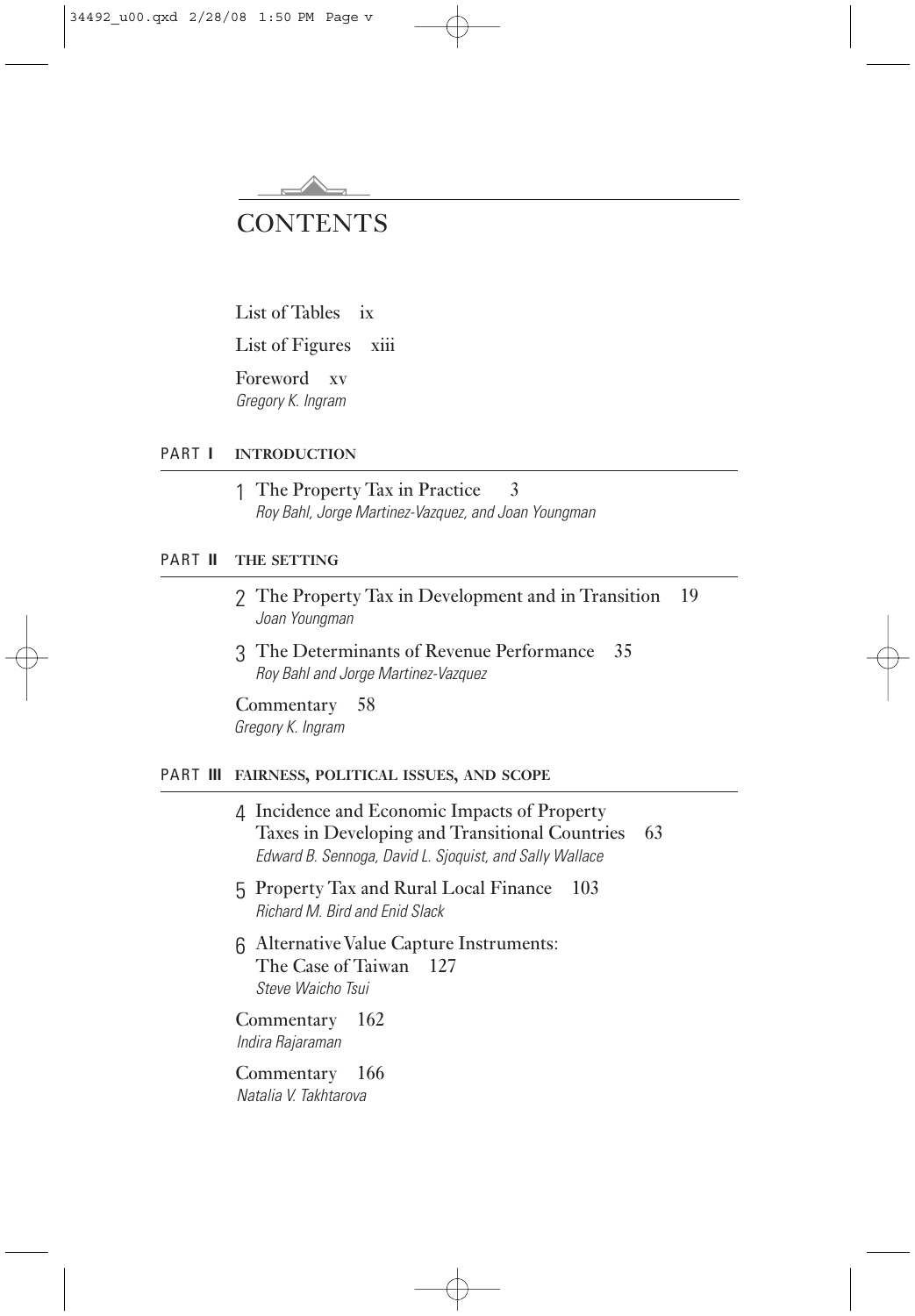## PART **IV DATA COLLECTION AND INFORMATION TECHNOLOGY**

- 7 Data Challenges in Implementing a Market Value Property Tax: Market and Market-Informed Valuation in Russia, Ukraine, and the Baltic States 183 *John L. Mikesell and C. Kurt Zorn*
- 8 Computer-Assisted Mass Appraisal Options for Transitional and Developing Countries 207 *Joseph K. Eckert*

Commentary 229 *Paul Smoke*

## PART **V APPROACHES TO VALUATION**

- 9 Is Area-Based Assessment an Alternative, an Intermediate Step, or an Impediment to Value-Based Taxation in India? 241 *U. A. Vasanth Rao*
- 10 The Feasibility of Site Value Taxation 268 *Riël C. D. Franzsen and William J. McCluskey*

Commentary 307 *Gary Cornia*

### PART **VI PROPERTY RIGHTS, COLLECTIONS, AND ENFORCEMENT**

- 11 Taxing Land Without Market Value in Ancient China 315 *Yu-Hung Hong*
- 12 Extending Property Taxation into Previously Untaxed Areas: South African Townships and Tribal Areas *Michael E. Bell and John H. Bowman*
- 13 Collection and Enforcement of the Property Tax 372 *Sally Powers*

Commentary 387 *Claudia M. De Cesare*

## PART **VII THE BALTIC EXPERIENCE**

14 Land Taxation Reform in Estonia 395 *Tambet Tiits*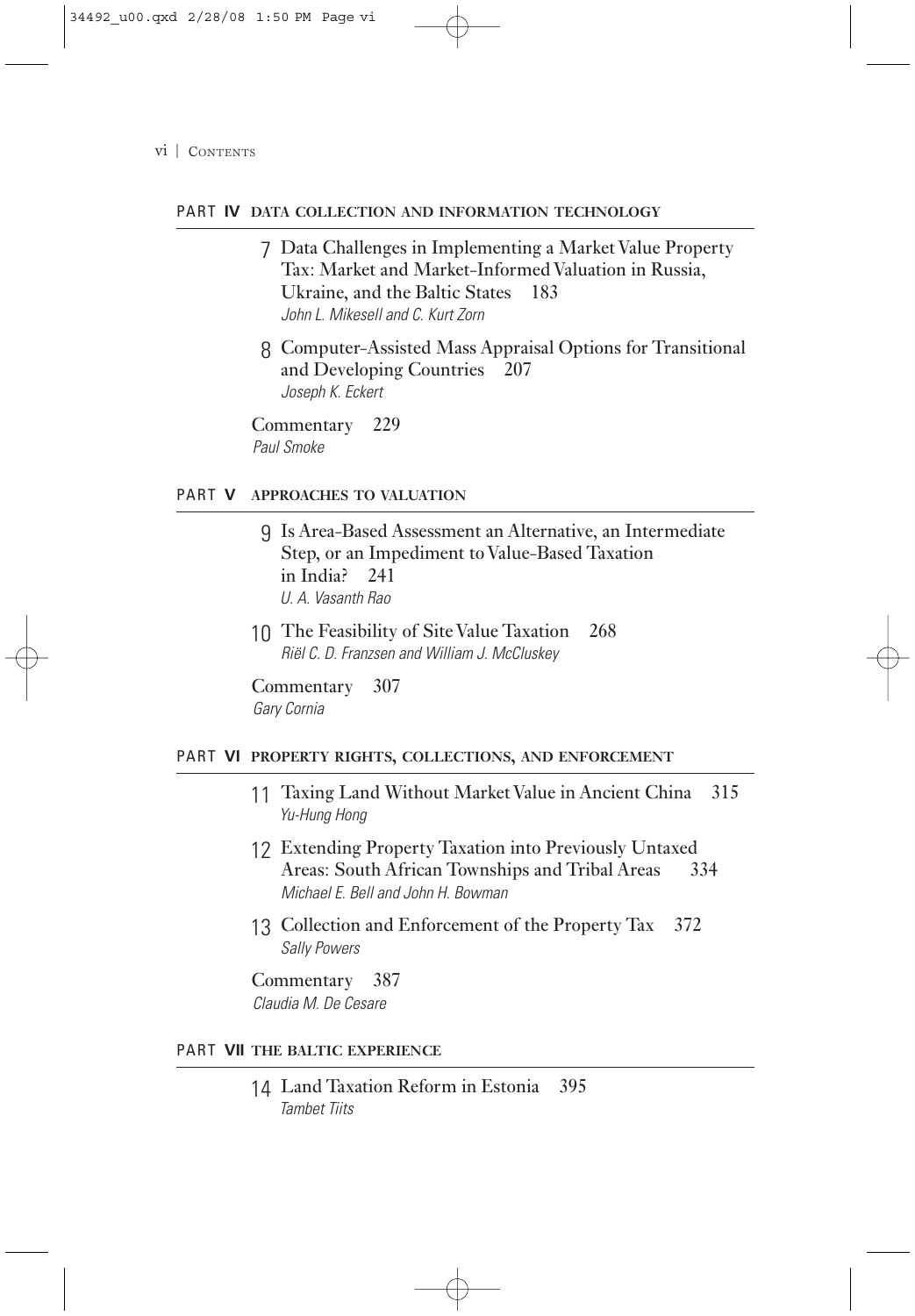15 Value-Based Property Taxes in Lithuania 411 *Albina Aleksiene and Arvydas Bagdonavicius*

Commentary 436 *Vytautas Sˇulija*

Contributors 447

Index 451

About the Lincoln Institute of Land Policy 465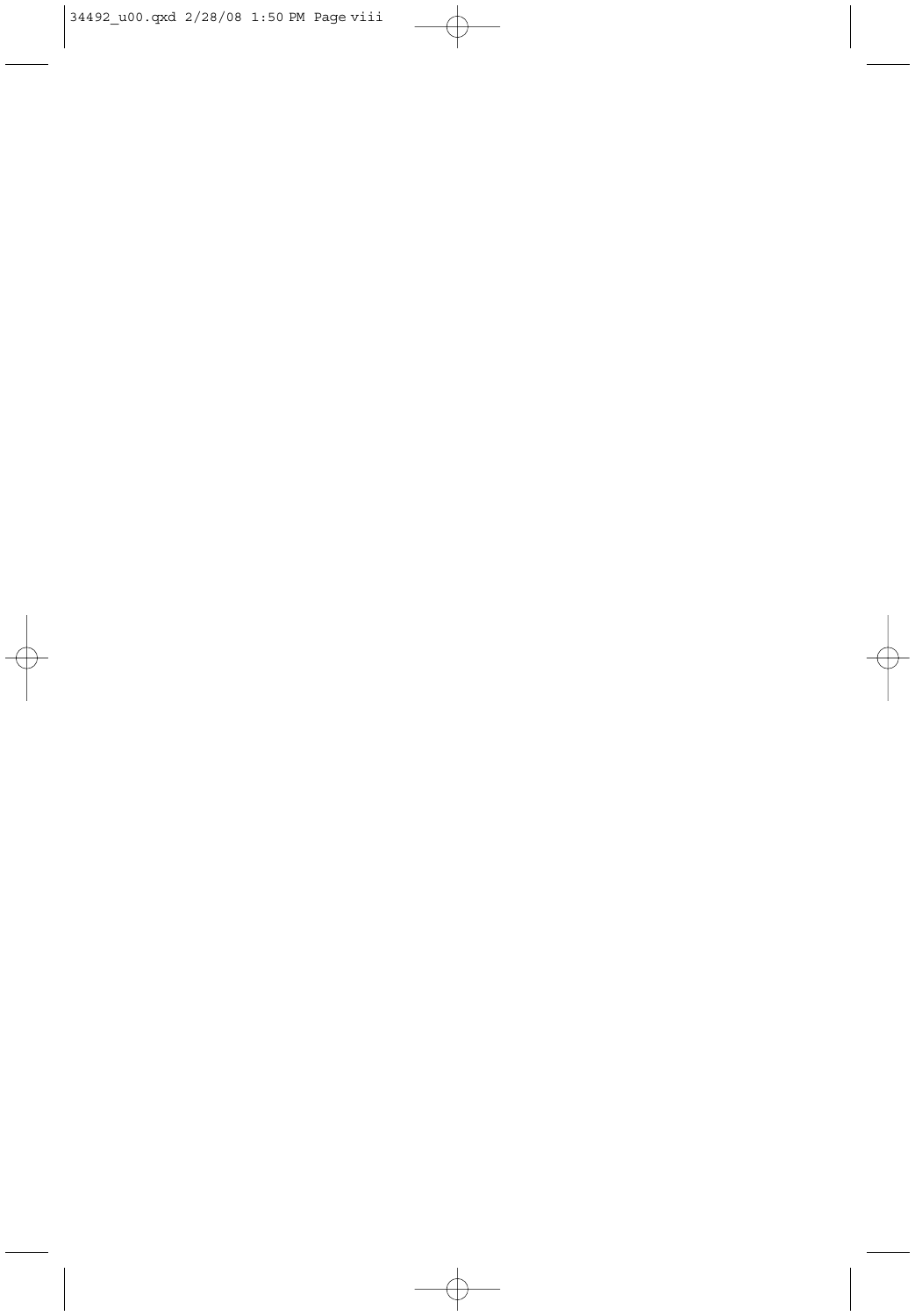

## TABLES

- 2.1 Band of Values in Great Britain's New Residential Property Tax 22
- 3.1 Property Tax as Share of GDP 40
- 3.2 Property Tax as Share of Total Subnational Government Expenditures 41
- 3.3 The Determinants of the Relative Use of Property Taxation (Dependent Variable: Property Tax Revenues to GDP), 2SLS Estimation 46
- 3.4 Fiscal Decentralization Indicators 47
- 3.5 Ratio of Third-Tier Government Expenditures to Total Subnational Government Expenditures, Selected Countries 48
- 3.6 Selected Measures of Property Tax Administration 50
- 3.7 Simulated Impacts of Alternative Property Tax Administration Reform 51
- 3.8 Simulations of Revenue Implications of Property Taxes Representing 1 Percent of GDP, Year 2000 (21 Countries) 53
- 4.1 Matrix of Incidence in Developing and Transitional Countries 66
- 4.2 List of Variable Definitions 75
- 4.3 Social Accounting Matrix: Summary of Salient Features 77
- 4.4 Social Accounting Matrix 78
- 4.5 Elasticity Choices 83
- 4.6 Mobility Between Urban and Rural and Fixed Capital Supply 85
- 4.7 Immobility Between Urban and Rural and Fixed Capital Supply 89
- 4.8 Mobility Between Urban and Rural and Elastic Capital Supply 90
- 4.9 Immobility Between Urban and Rural and Elastic Capital Supply 91
- 4.10 Social Accounting Matrix: Sensitivity Analysis 94
- 4.11 Sensitivity Analysis: Mobility Between Urban and Rural and Fixed Capital Supply 96
- 4.12 Sensitivity Analysis: Immobility Between Urban and Rural and Fixed Capital Supply 97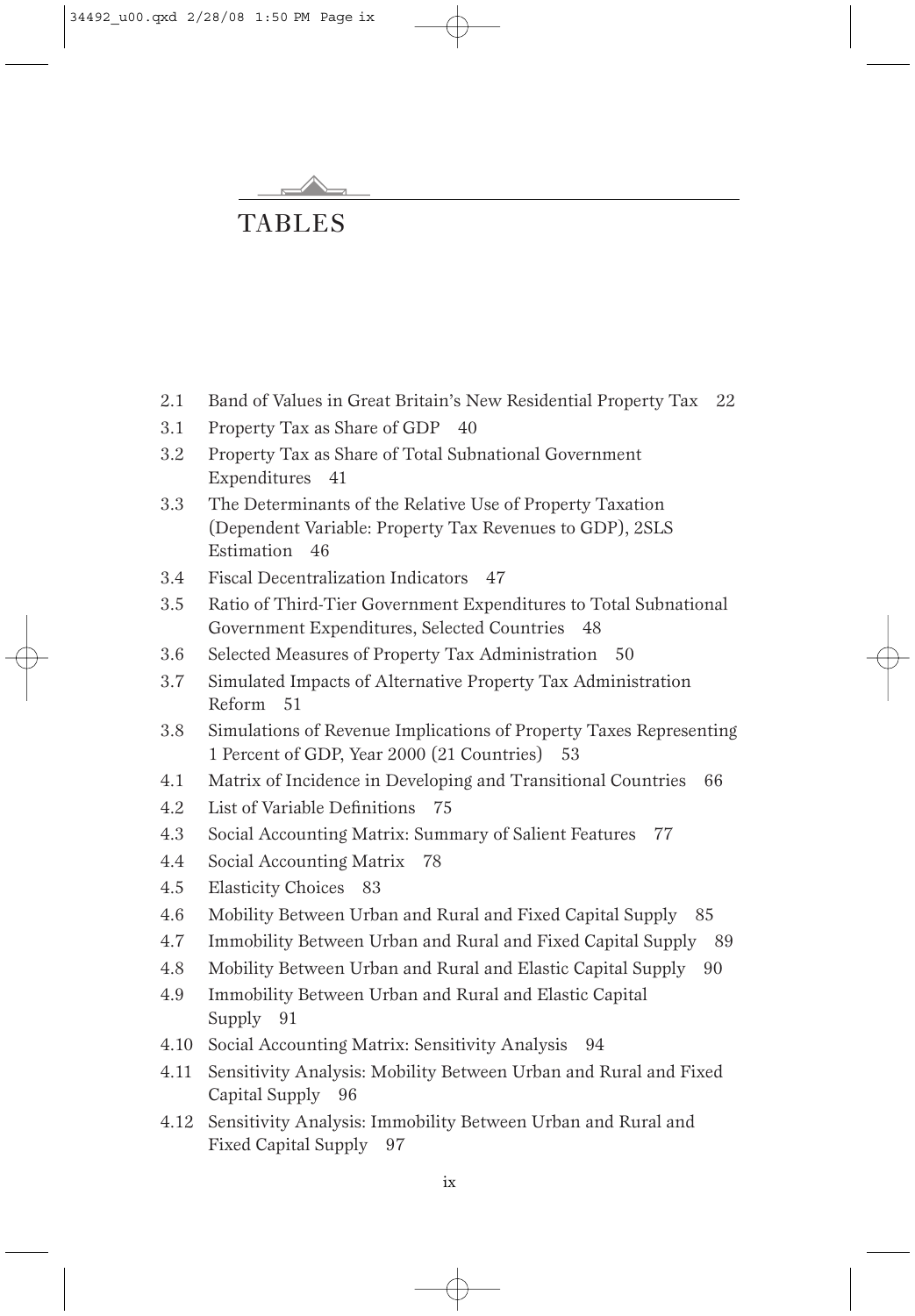- 4.13 Sensitivity Analysis: Mobility Between Urban and Rural and Elastic Capital Supply 98
- 4.14 Sensitivity Analysis: Immobility Between Urban and Rural and Elastic Capital Supply 99
- 5.1 Property Tax Treatment of Farmland in Selected Countries 112
- 6.1 Tax Structure in Taiwan 130
- 6.2 Example of LVT Liability 138
- 6.3 Tax Burden in Taiwan 142
- 6.4 Taiwan's Local Taxes (Business Tax Included) 146
- 6.5 Taiwan's Local Taxes (Business Tax Excluded) 150
- 8.1 Current Weights 216
- 8.2 Market-Calibrated Coefficients for Communal Fee Calculation in Zagreb 217
- 8.3 Zagreb Residential: Current Versus Market-Calibrated Communal Fee by Zone 218
- 8.4 Krakow: Ad Valorem Tax Impact 221
- 8.5 Data Table: Brčko Impact Study 224
- 9.1 Revenue Growth Under Annual Rental Value and Under Area-Based Assessment in a Sample of Three Cities 253
- 9.2 Computation of Property Tax Under the Proposed Capital Value System 264
- 10.1 Vacant and Improved Land Sales Within the Central Business District, 2001 275
- 10.2 Status of Site Value Taxation in Australia 286
- 10.3 Status of Site Value Taxation in the Other Countries Surveyed 287
- 10.4 Valuation and Tax Collection Issues 288
- 10.5 Importance of Property Tax (or Rates) as Percentage of Local Revenues 298
- 10.6 The Changing Status of Rating in Australia 299
- 11.1 Grain Tributes in the Qing Dynasty 327
- 11.2 Estimated Amount of Land Taxes in 1908 328
- 12.1 Ranking of Five Plots on the Basis of Three Top Criteria, Makumeke Workshop 359
- 12.2 Features of the Five Plots Evaluated in the Makumeke Workshop 360
- 12.3 Evaluation of Two Property Tax Forms Under Traditional Criteria 369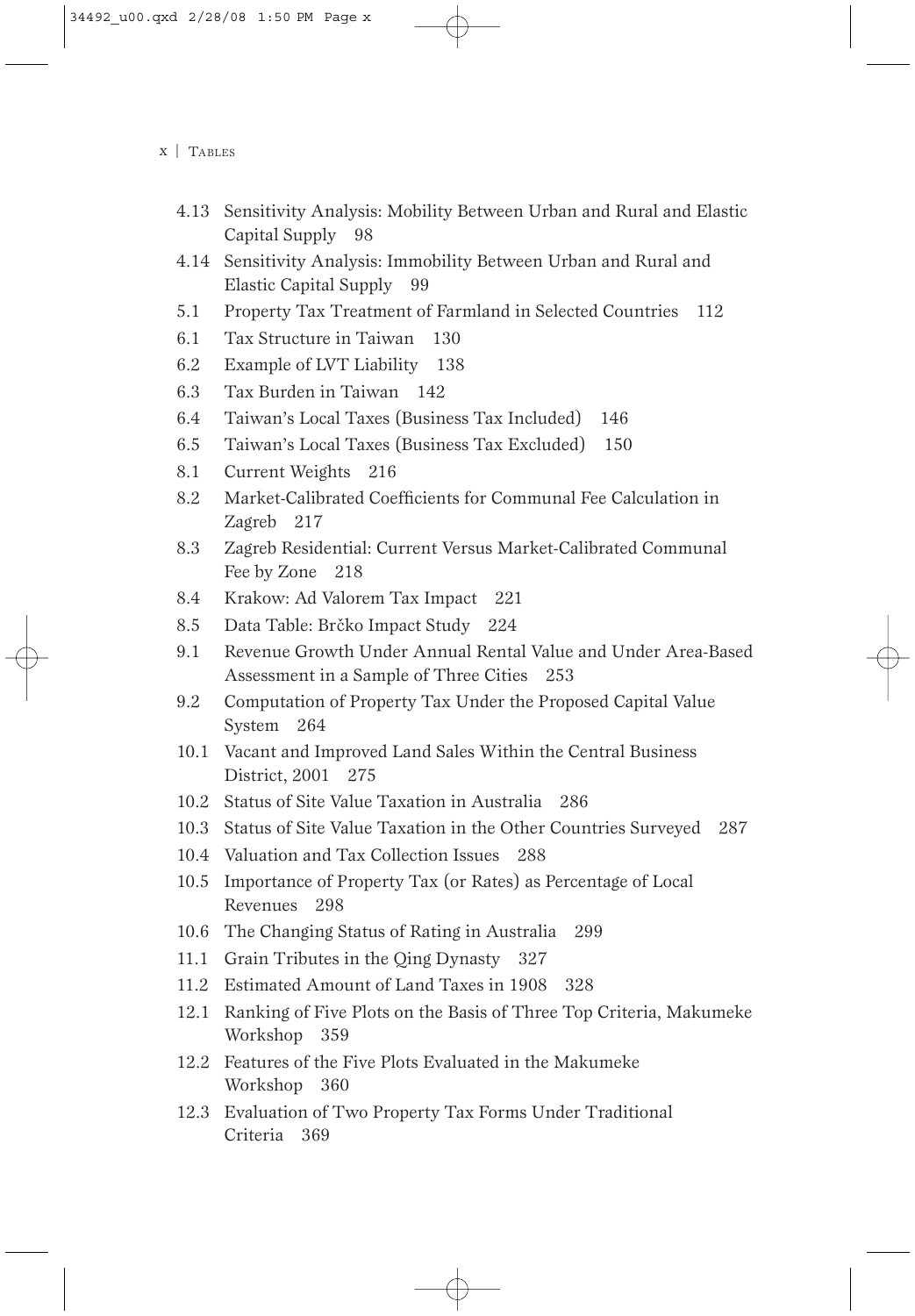- 15.1 Revenue Information of Lithuania 420
- 15.2 Comparable Data of Land Normative Values and Market Values 423
- 15.3 Statistical and Market Data on Construction Structures in the Country by 1 January 2005 429
- 15.4 Factors Considered in the Valuation Models 430
- 15.5 Results of the Investigation of Appeals Submitted Against the Taxable Value Estimated by the Way of Mass Valuation 433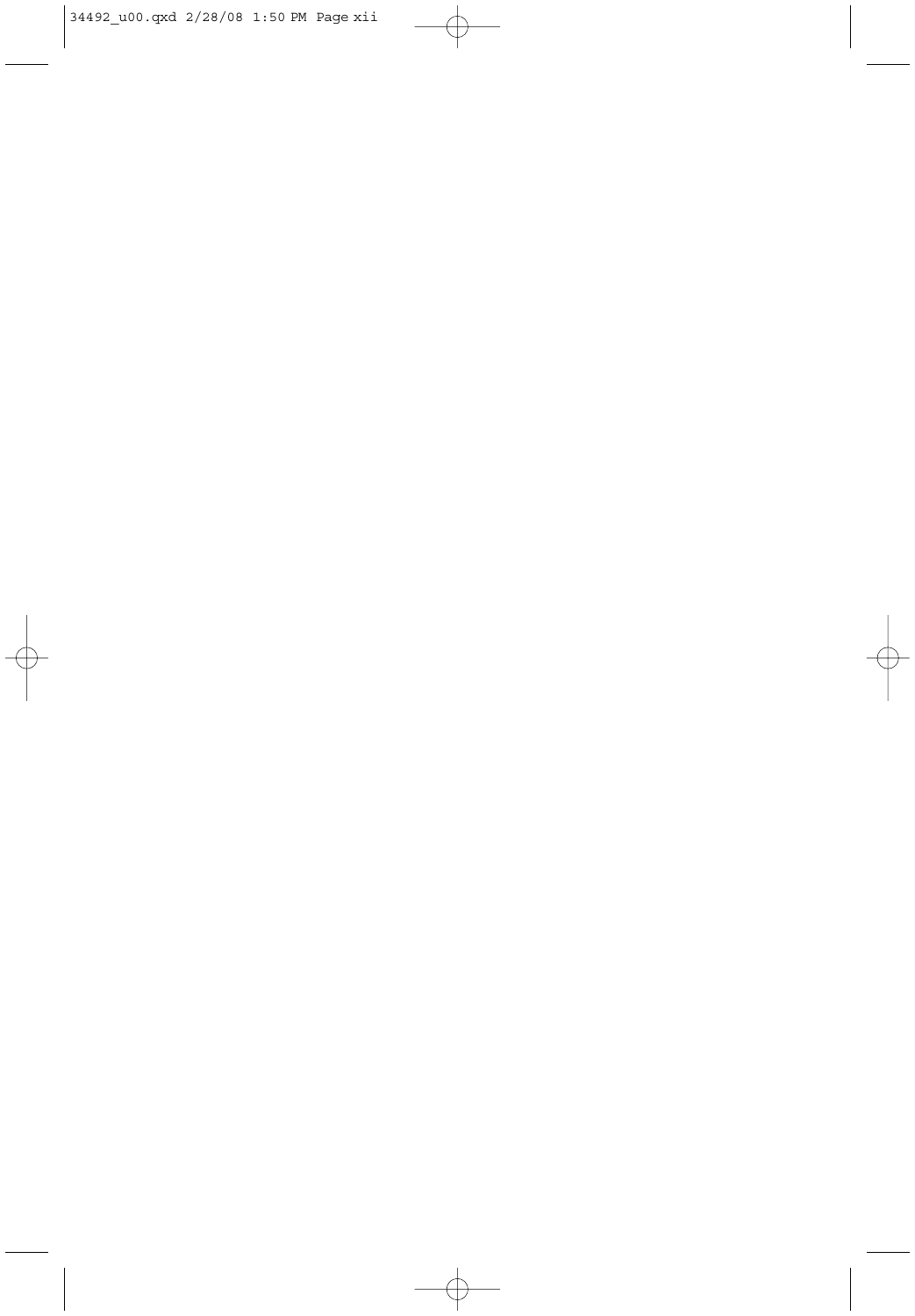

## FIGURES

- 6.1 Contribution of Land Taxes to Local Tax Revenue (Business Tax Included) 135
- 6.2 Contribution of Land Taxes to Local Tax Revenue (Business Tax Excluded) 135
- 6.3 Land Tax Revenues 136
- 8.1 3D Response Surface Model of Sale Price Residuals for St. Thomas, U.S. Virgin Islands 211
- 8.2 Croatia Use Tax Formula 215
- 8.3 Rezoning on St. Thomas, U.S. Virgin Islands 219
- 8.4 Database for Brčko Impact Study 226
- 10.1 Systems Used by Local Authorities in Percentage Terms 274
- 10.2 Sales of Vacant and Improved Residential Plots in Tshwane Metropolitan Area 279
- 11.1 The *Tsing Tien* System 320
- 14.1 General Tax Burden in Estonia 406
- 14.2 Ratio of Local Tax Revenues to Total Tax Revenues in Estonia 407
- 14.3 Total Land Tax Revenues in Estonia 408
- 15.1 Lithuania's GDP Growth, 2000–2005 415
- 15.2 Organizational Structure of Lithuanian Real Property Administration System 418
- 15.3 Number of Assessed Land Parcels 424
- 15.4 Mass Appraisal System 427
- 15.5 Annual Number of Transactions 429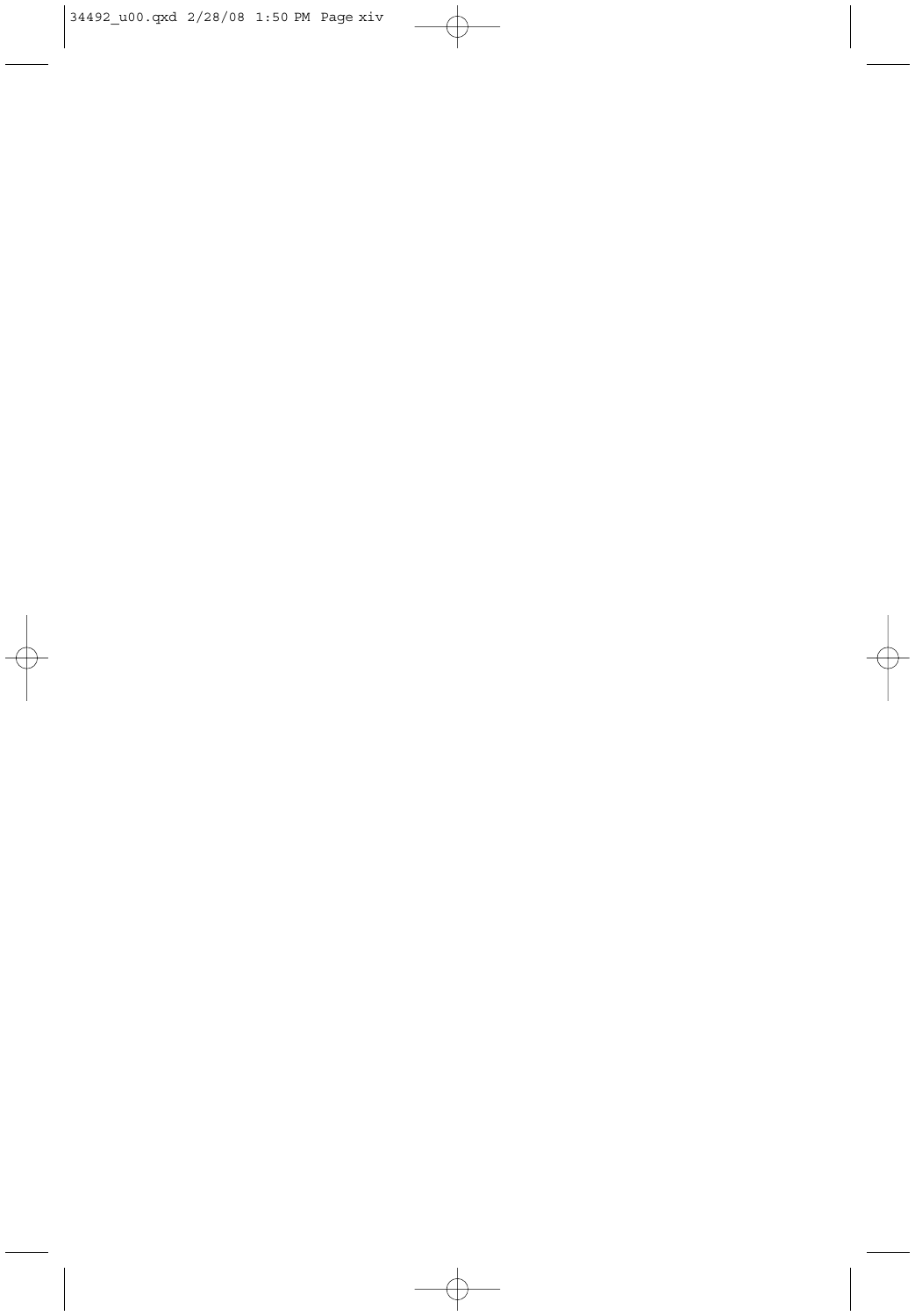## $\overline{\mathbb{R}}$ PART I

# INTRODUCTION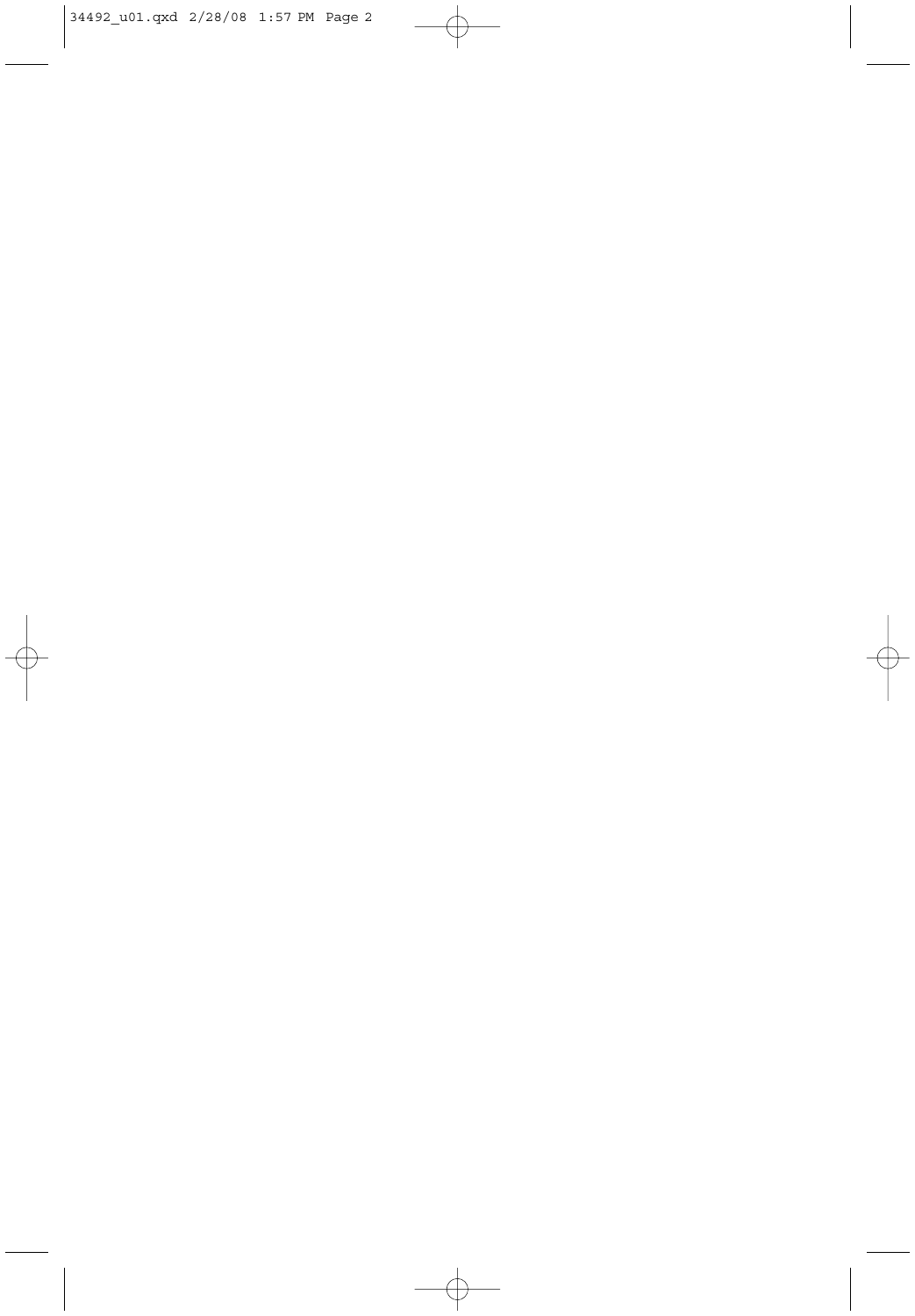1

## The Property Tax in Practice

*Roy Bahl, Jorge Martinez-Vazquez, and Joan Youngman*

Suddents of public finance and fiscal decentralization in developing and transitional countries have long argued for more intensive use of the property tax. It would seem the ideal choice for financing local governtudents of public finance and fiscal decentralization in developing and transitional countries have long argued for more intensive use of the ment services. The chapters in this book take this argument one step further by drawing on recent experience with property tax policy and administration. Two main sets of issues are addressed. First, why hasn't the property tax worked well in most developing and transitional countries? Second, what can be done to make the property tax a more relevant source of revenue for local governments in those countries?

In chapter 3, Roy Bahl and Jorge Martinez-Vazquez analyze the numerous advantages of the property tax as a local government revenue source. These advantages include:

- It is potentially revenue productive and revenue-income elastic because it has a large and rapidly growing base (property values).
- It can be progressive to the extent it is structured so that its burden falls on owners of land and on those who own or occupy structures with a higher value.
- Under certain circumstances it can act as a quasibenefit charge in that land values will respond to the level and quality of public services provided.
- Local governments have a comparative advantage in identifying and valuing properties because they are familiar with the local base.
- It is a tax that higher-level governments tend not to want.

On the other hand, there are some serious disadvantages to the property tax. The most important are the high cost of accurate valuation and the political difficulty of enforcement. These drawbacks are exacerbated by an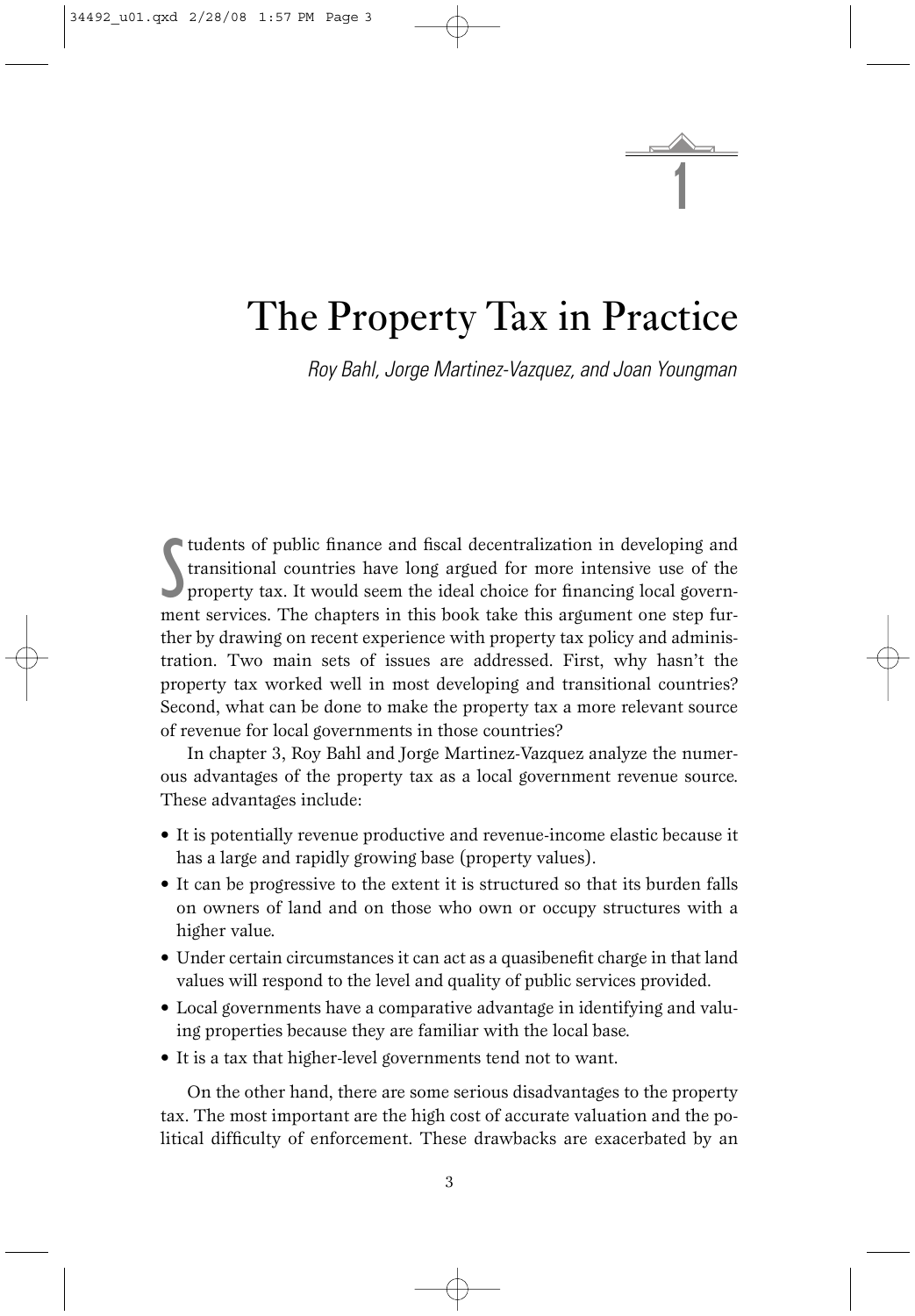unpopularity of the property tax that seems to be far out of proportion to the burden it imposes on taxpayers.

Based on revenue performance, one might conclude that the disadvantages have won out. In their empirical analysis, Bahl and Martinez-Vazquez show that property taxes in member countries of the Organisation for Economic Co-operation and Development (OECD) are equivalent to about 2 percent of gross domestic product (GDP), but in developing and transitional countries, the share was less than 0.7 percent. The trend has been only slightly upward over the past three decades. Higher levels of property taxation are associated with economic development (an external factor) and expenditure decentralization (a policy choice). A reasonable conclusion is that the slow growth in fiscal decentralization is a primary factor holding back increased reliance on the property tax. Additional important factors include the availability of other sources of revenue for local governments that might crowd out the property tax, and the government's lack of success in finding ways to address the difficult administrative problem of valuation.

In the commentary following the chapters in part II, Gregory K. Ingram agrees that fiscal decentralization is an important determinant of the intensity of use of the property tax. However, he stresses that fiscal decentralization is a policy choice as well as a result of economic development, and that OECD and transitional countries have been more willing to decentralize than have developing countries. This leads him to conclude that it is very difficult to predict the future course of property tax revenues.

In chapter 2, Joan Youngman reminds us that the property tax might be unique among taxes in terms of its ability to adapt. She argues: "Within the specific confines of real property taxation, transition is a fact of life." Ingram sees the recurring transition as endemic to the nature of the tax (i.e., its high degree of visibility draws the eye of taxpayers, which leads to administrative and policy changes that are highly visible, and so on). Youngman tracks through some important changes in property tax practice—administrative as well as political—to demonstrate that many of the important transitions in the tax have arisen in the industrialized countries. This experience is used to make the case that the obstacles to future development of the tax, and the new opportunities to be captured, are not as different as those among industrialized, developing, and transitional countries.

Youngman describes two major twentieth-century upheavals to the property tax in industrial countries where property taxes have long been a mainstay. The introduction of a poll tax with the succeeding Council Tax in the United Kingdom and Proposition 13 in the United States were sea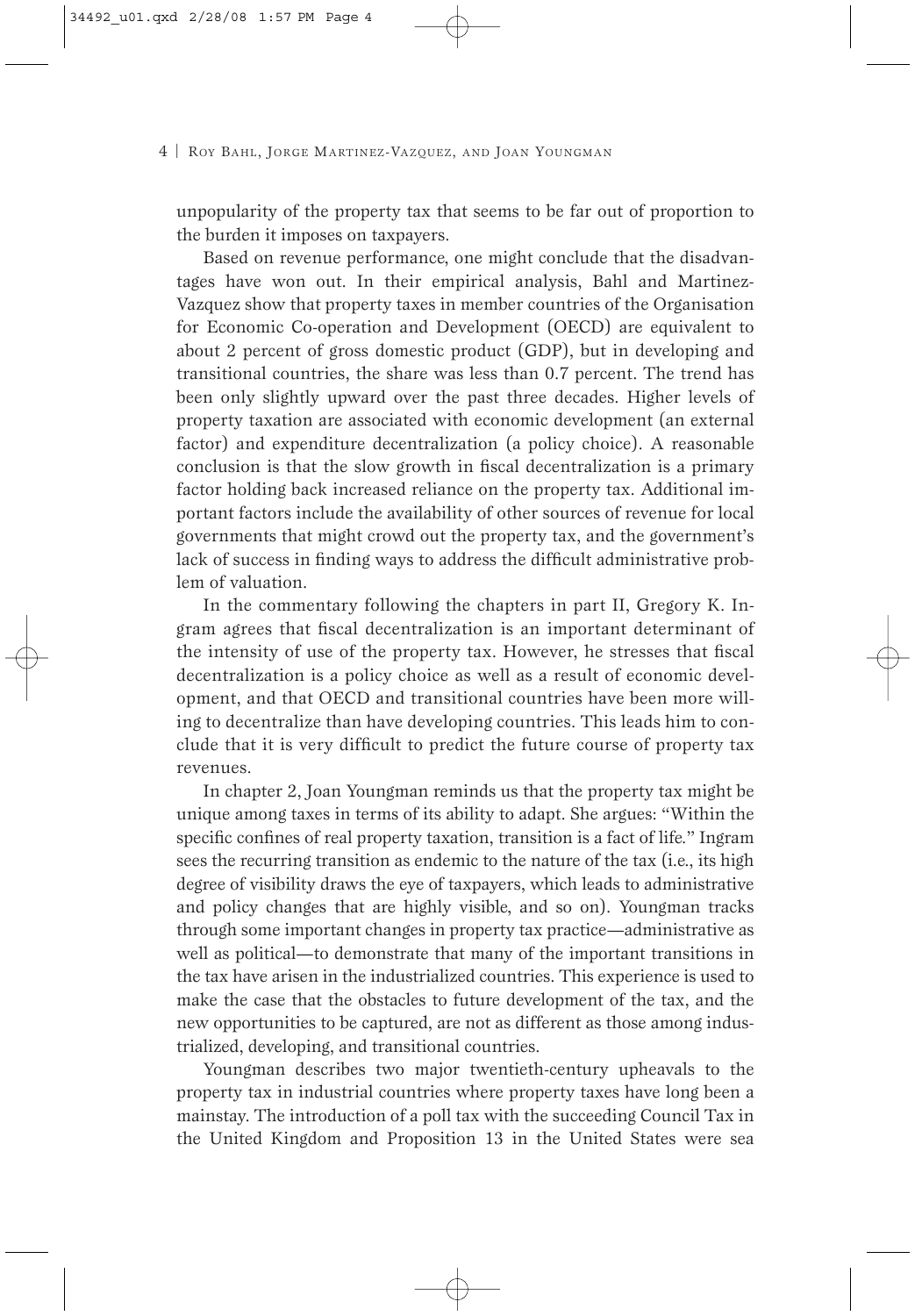changes in the practice. If such major changes arise in the United States and the United Kingdom, where the property tax is long established, then the fits and starts we observe in developing and transitional countries should be no cause for alarm. In fact, the Youngman thesis concerning transition is a theme that runs throughout this book. Part VII of the book reports on the experience in the Baltic countries as they make the transition to a system of private ownership, and considers how the property tax is a part of this transition. In chapter 7, John L. Mikesell and C. Kurt Zorn describe the experience of Russia and Eastern Europe in developing a cadastral system as an adjunct to the privatization of land ownership, and in chapter 8, Joseph K. Eckert details how computerized mass appraisal can function as part of the transition process. In chapter 9, U. A. Vasanth Rao shows how area-based systems of valuation in India can be a step in the transition to market value systems.

#### **THE ROLE OF PROPERTY TAXATION**

There has always been debate about the appropriate objectives for the property tax. At one extreme is the standard taxman position: "Design it to be primarily a revenue raising instrument, and design it in a way that it has minimal effects on economic choices." The other view, most often taken by planners, is that any instrument that taxes land has a great potential to influence social policy and economic decisions (i.e., everything from stimulating a more efficient use of land, to creating a better environment for economic development, to improving the equity of the distribution of overall tax burdens).

In chapter 5, Richard M. Bird and Enid Slack give a good account of the "taxman" position in considering the property tax as an instrument to provide funds for the development of rural areas in developing countries. They recommend a strong focus on empowering rural populations to raise revenues to finance badly needed local public services, rather than fine tuning to accomplish nonfiscal objectives. Top-down fiscal policies, they argue, have not worked in rural areas in developing countries, and it is time for a bottom-up approach to fiscal decentralization. A locally controlled property tax could become a key element of this strategy.

"Getting it right" is no easy matter in the case of rural property taxation. Issues such as unclear or inadequate assignment of expenditure responsibilities and difficult administrative structures are major impediments, and there is usually scant administrative capacity to implement a local property tax. There seems little choice but to design the tax centrally and to mandate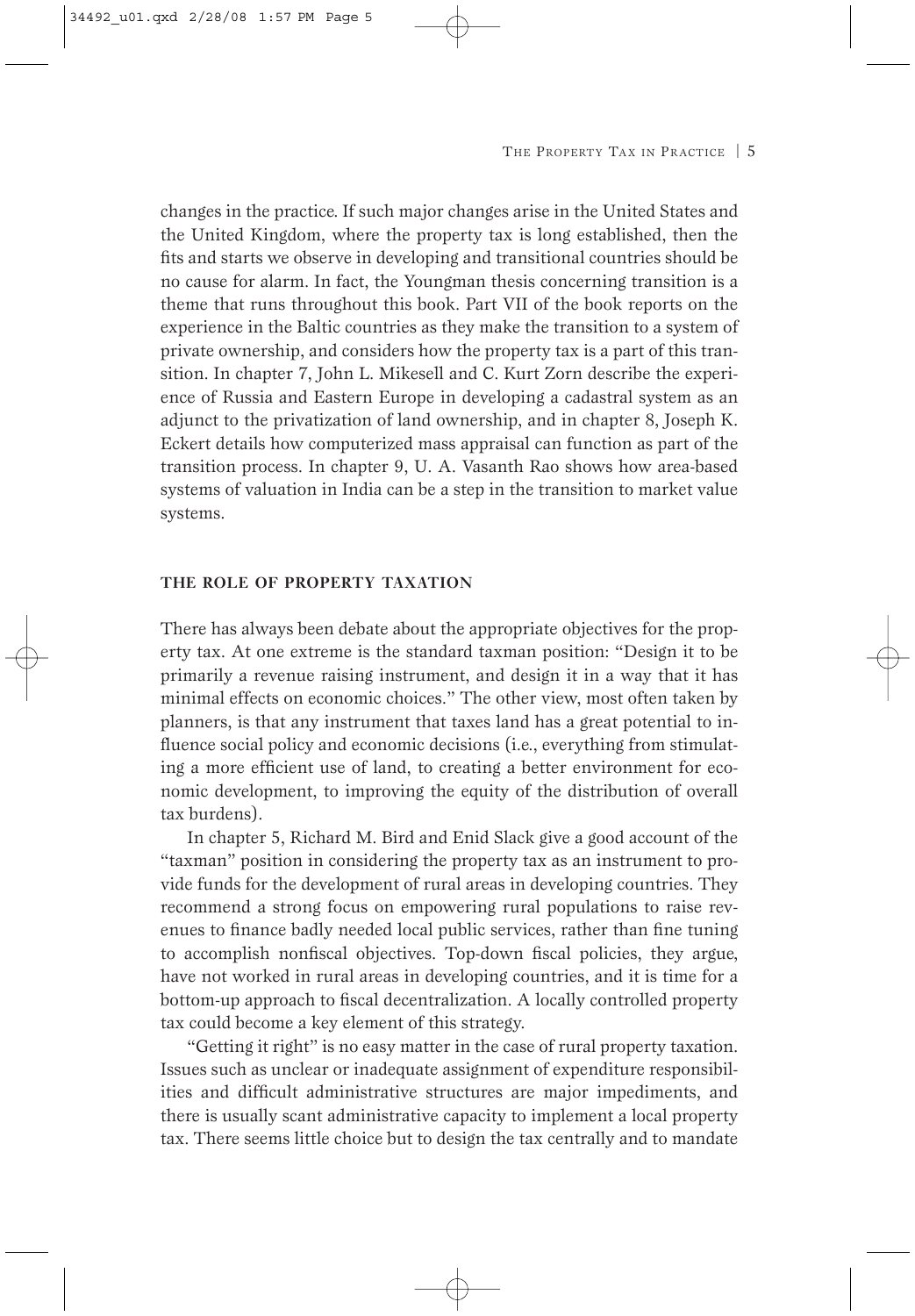its imposition by local governments at some minimum level. Otherwise, local politicians will be loath to impose a property tax that likely will be unpopular with the local elite, and would much prefer to rely on intergovernmental transfers. Once the tax is established and the administrative infrastructure is in place, the control of the tax should shift to the local government level.

Bird and Slack raise two other particularly thorny issues concerning rural property taxation. On the politically charged question of taxing agricultural land, they come down on the side of an area-based approach, taking account of land productivity if possible, with some indexing or annual adjustment for inflation. In the case of farmland at the urban fringe, a reasonable approach may be to treat it as a transitional case and allow taxable land values to rise as urbanization creeps closer and as better information on land values becomes available. There is much international precedent for this practice.

Some policymakers have been influenced by the view that the property tax might play a role in making the tax system more fair. Although few would argue that property tax reform should be led by vertical equity considerations, it would be unthinkable to exclude questions of fairness from the reform discussion. In fact, one school of thought is convinced that the property tax is regressive because it falls primarily on consumers of housing, and argues that this feature makes it a bad choice for low-income countries where the supply of housing is short. Others take the "new view" of property tax incidence and see it as a tax on capital and, therefore, one that can add to the progressivity of the tax system. In chapter 4, Edward B. Sennoga, David L. Sjoquist, and Sally Wallace revisit the theory of property tax incidence with a computable general equilibrium model including structural features representative of developing and transitional countries, such as the presence of a large informal sector and less than perfect mobility of capital.

Under these assumptions, they show that the burden of property taxes is borne primarily by owners of land and capital. This would suggest a progressive distribution of the tax burden, with the incidence of the tax falling most heavily on middle-income and upper-income taxpayers. Interestingly, they show that their results are not significantly influenced by different assumptions about the mobility of capital. Their work supports those who would argue that the property tax will not likely add to the regressivity of tax systems in developing countries.

Indira Rajaraman also believes the property tax to be progressive in its incidence, but in her commentary (following the chapters in part III), she calls for an expanded analysis to substantiate this conclusion. In the developing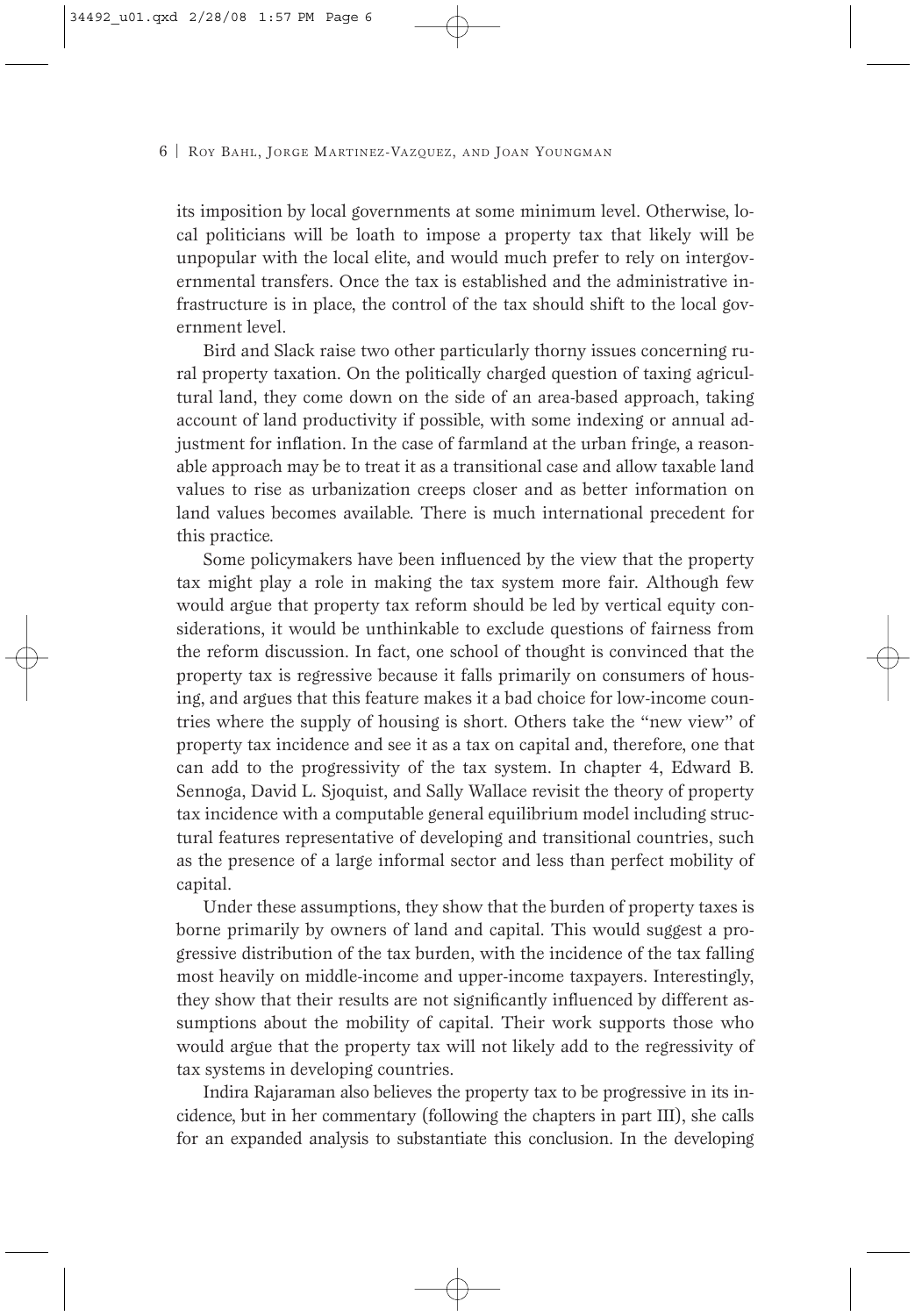country case, she does not see the informal and the government sectors as selfcontained, as Sennoga, Sjoquist, and Wallace assume, but rather as sectors that trade in intermediate goods with the formal sector. If trade occurs between the informal and formal sectors of the economy, this opens a transmission mechanism for the shifting of property tax burdens to likely poorer groups in the economy. However, it is not clear that this change in the underlying assumptions of the model would alter the main conclusion of the analysis concerning the progressivity of the tax, but Rajaraman's comment suggests a fruitful area for future research.

The property tax levied in Taiwan dates back to ancient China. In chapter 6, Steve Waicho Tsui studies the efficiency of the property tax and land administration fees in Taiwan both as a revenue source for local governments and in their other assigned role: to influence the pattern of land use and to capture "unearned increments." The land value tax is a strong revenue producer for local governments, collection costs are low, and revenues are fairly stable. However, it does not reach its potential as a revenue-raising instrument because of poor assessment practices. Despite the long history of property taxation in Taiwan, assessments are only a rough approximation of market values. Assessment ratios in Taipei City can be as low as 38 percent.

Of more interest is Taiwan's land value increment tax, which is one of the few examples of a capital gains tax on land. In recent boom years on land values, this tax yielded as much as 4 percent of GDP, a level that would rival that of Canada, the country with the highest level of property taxation in the world. But the tax is unstable in its yield, and recently the government has rolled back the rate to relieve the burden. Moreover, it does not work well in capturing land value increments, again because of a flawed assessment process. If we look to Taiwan for an example of a successful capital gains tax on land, we will not be encouraged by the results. Taiwan has had more success with value capture using land use regulations that require owners to contribute a portion of their land being developed. Tsui attributes the better success of land administration measures to greater transparency and a perception of more fairness. Natalia V. Takhtarova, reflecting on this experience, speculates in her commentary (following the chapters in part III) that the results would be quite the opposite in Russia, where land administration mechanisms are viewed as unfair and "corruption risky." Apparently, culture and history matter greatly in designing schemes to recapture land value increases from the real estate sector. Of course, the property tax and practically all other explicit taxes are new institutions to Russia and most other transitional countries. Takhtarova provides a rich perspective on the difficulties of introducing a market-based property tax in Russia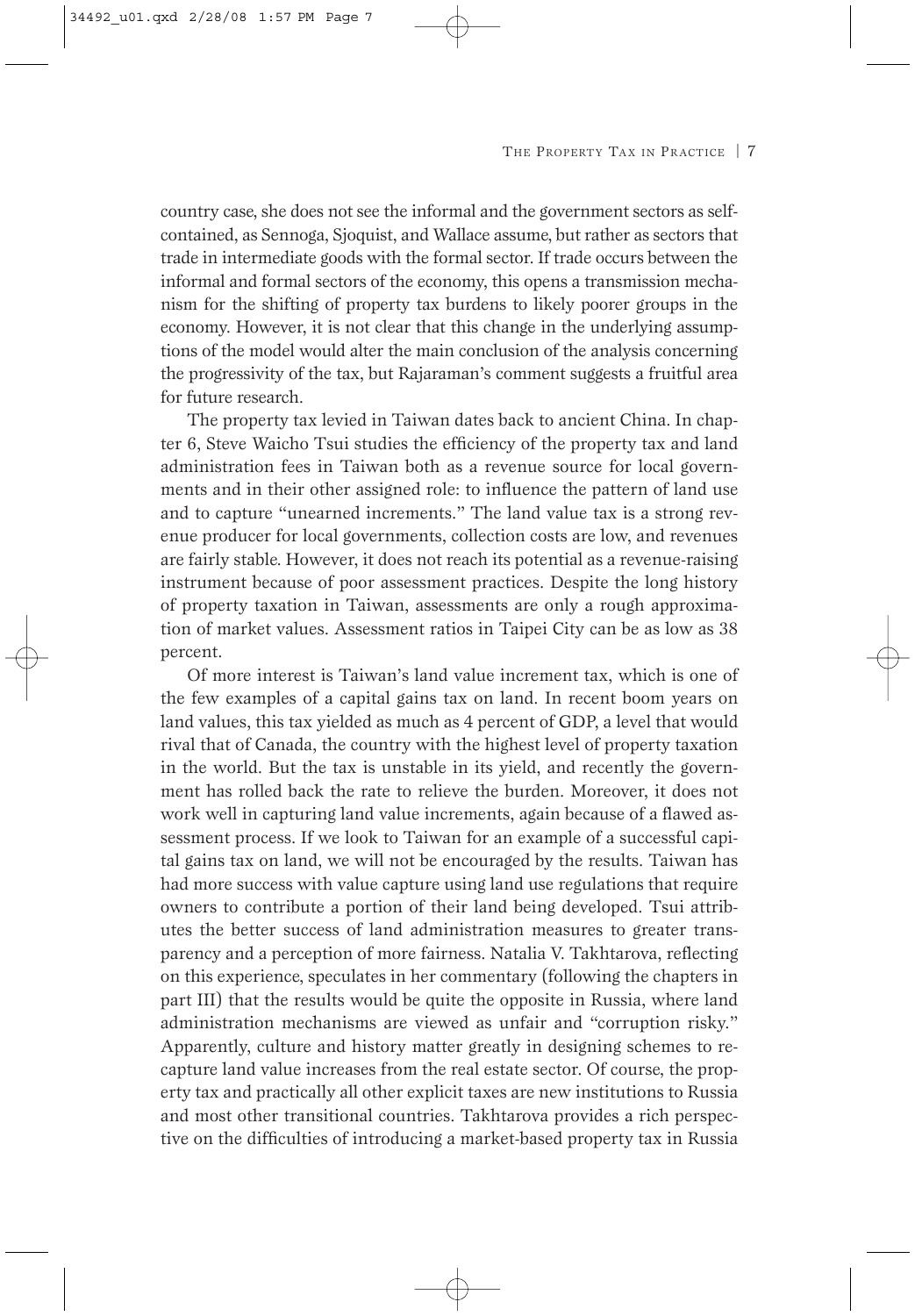and other transitional countries; in particular, she properly emphasizes the importance of getting the political economy of the property tax right before moving forward with the reforms.

## **INFORMATION SYSTEMS**

The principal administrative impediment to the heavier use of the property tax in developing and transitional countries is the challenge of determining market values for land and structures. The failure to establish a creditable tax base erodes taxpayer confidence, dampens compliance rates, and limits revenue performance. Lower revenues mean poorer services, and poorer services stiffen the resistance to higher taxes. The underlying problem is the absence of accurate sales data on property transactions. The source of the problem might be the limited involvement of the private sector in property markets, particularly in transitional countries. The more likely problem in developing countries is that reported sales values for traded property are not accurate. The latter might be due to the combination of a high property transfer tax rate that encourages underreporting of a sales values and a transfer tax office that lacks adequate resources to monitor the accuracy of sales price declarations.

In chapter 7, Mikesell and Zorn describe these data problems and report on how this issue is being addressed in five transitional countries: Russia, Ukraine, and the three Baltic countries. All these countries seem to recognize the need for assembling accurate land value data, either for taxation or for other purposes such as privatization negotiations or dispute adjudication. Progress in building a database of sales transactions that can be used for valuation varies widely among these countries, with Russia and Ukraine lagging behind the Baltic countries. In all cases, however, there has been an effort to build a modern cadastre that includes relevant land characteristics.

Mikesell and Zorn provide some useful lessons. First, even in countries where private ownership and property markets are only now emerging, and where the property transfer administration is fraught with problems, the process of developing a comprehensive database on land records and land transactions can begin. These case studies show that long before the database is complete, it can be used to support the valuation of land for tax purposes. In the case of the Baltic countries, valuation is informed by market data but done by expert opinion. However, the growing database of sales values in the Baltic countries has encouraged the use of mass appraisal techniques. Second, the effort invested in assembling a good database may be directly related to the importance of the property tax as a revenue source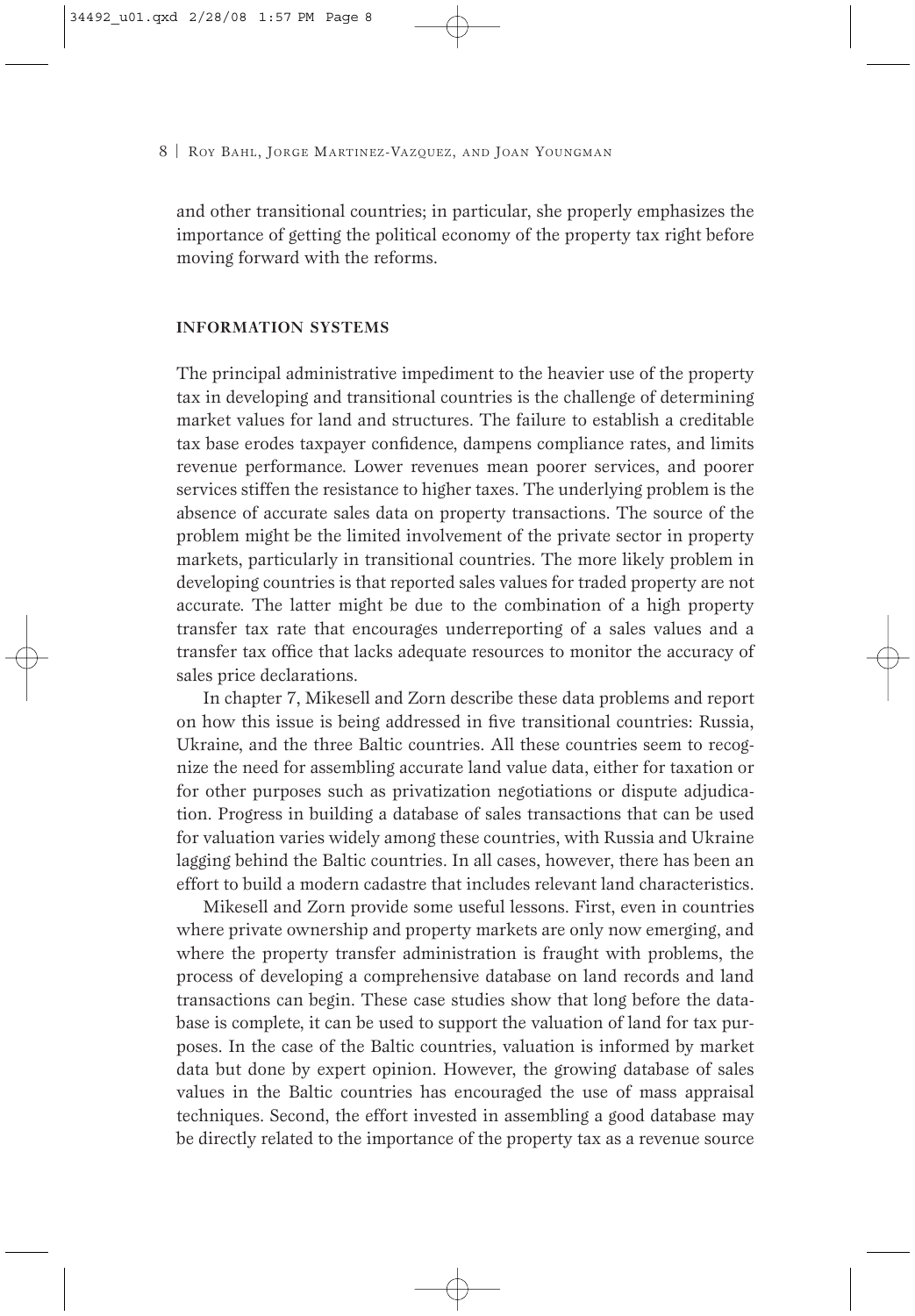or to expectations about reliance on the property tax in the future. The reliance on the property tax by local governments for revenues in Latvia (18 percent) and of local government revenues in Lithuania (12 percent) may not yet be high enough to serve as a disincentive to underassessing the tax base.

There is a long way to go, however. The land value information systems are incomplete, and so their use in inferring values for all properties can be challenged. The quality of the data itself is suspect, given the likelihood of underreported sales amounts. None of these countries has established a test of assessment quality. Valuation systems based on comparative sales data can never be fully accepted unless taxable values are independently verified in assessment ratio studies.

In the commentary following the chapters in part IV, Paul Smoke observes that institutional arrangements matter greatly in setting the stage for a successful property tax. He notes from Mikesell and Zorn's chapter that in the Baltic countries, where more progress has been made toward the creation of cadastral records, that the process has been centralized in single agencies. In Russia responsibility has been shared among many agencies. Although the door is still open on centralized versus decentralized administration, the merits of single agency seem very persuasive. In her commentary Takhtarova makes the interesting point, with reference to Russia, that it took agency consolidation of responsibilities for records management to attract the necessary funding to get the job done.

Even in countries where the beginning of a land value system is in place, the valuation is still market assisted in that assessors use the data plus judgment (e.g., the judgment of real estate agents) to arrive at a tax liability for each parcel. In chapter 8, Eckert argues that we can do better, even in transitional and developing countries, by moving to a more developed method of establishing values. He describes the use of computer assisted mass appraisal (CAMA) to establish values for each parcel, based on reported sales values, individual property characteristics, and location. This method has appeal in that it can take into account the influence of a wide variety of factors on land values, and it can do this in a systematic way. It is also attractive because it offers a relatively inexpensive means of establishing a cadastre of property values, and it can be done in a short period of time (e.g., 18 months for 30 cities in Kosovo). Both Latvia and Lithuania have moved quickly to establish mass appraisal systems. Even so, there is some subjectivity in the mass appraisal approach, for example, in the choice of variables to be used in determining the hedonic index and in establishing boundaries to help identify location values.

Are developing and transitional countries ready for CAMA? Perhaps not. The biggest problem is that available data on property transactions, on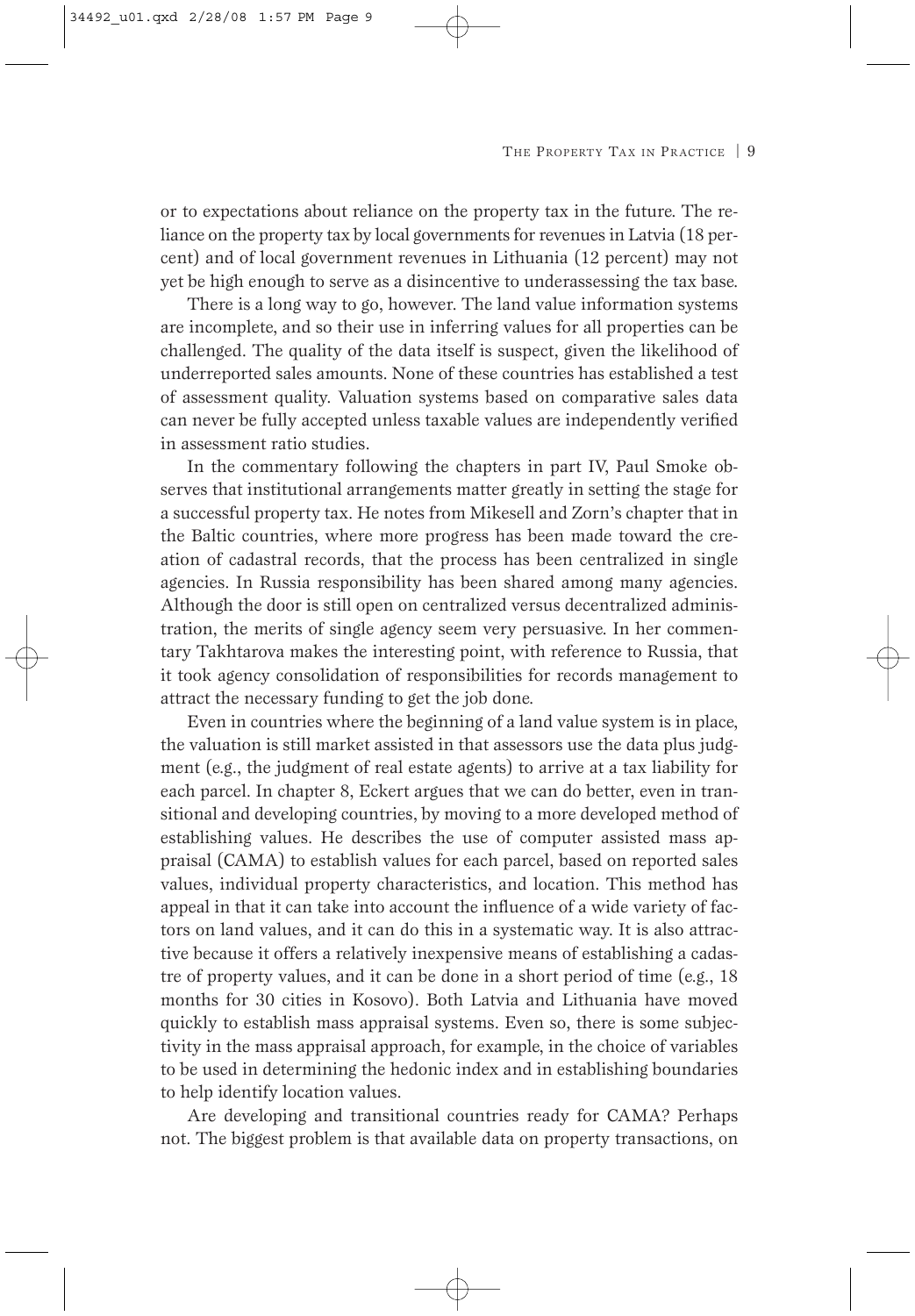which the hedonic index is based, may be an inadequate record of sales values in both absolute and relative terms. And, as Mikesell and Zorn point out, most countries do not conduct assessment equity studies that would allow us to identify the degree of error in these data. On the other hand, both Eckert and Smoke think that systematic "market informed" mass appraisals can lay a foundation for moving toward a true market valuation approach. Short-run errors in valuation might not be such a high price to pay, and in any case they are no worse than the errors introduced by present methods of valuation. Takhtarova underlines this by noting that valuation design forces governments to make choices on broader issues relating to information requirements and intergovernmental fiscal relationships.

## **VALUATION**

In the commentary following the chapters in part V, Gary Cornia argues correctly that property tax design requires an early answer to the question, "What will be the base of the tax?" Most students of property taxation think of the "proper" tax base as being market value, in the form of sales or rental data. Scholars and advisers regularly urge the adoption of standard methods of valuation, in particular the comparative sales approach. As those who must implement the property tax know, these standard methods of valuation do not travel well to the developing country setting. The paucity of information available on market transactions makes good estimates of value extremely costly. As a result, policymakers in low-income countries often turn to shortcut methods to estimate the tax base.

One method that has been gaining acceptance in developing countries is the area-based approach to valuation. The method appears simple and involves only two steps. First, every property is assigned a value zone based on factors such as location, service available, and quality of the structure. Second, the taxable area of the property is multiplied by a notionally determined value per square foot to arrive at the property tax base. In chapter 9, Rao discusses the merits and shortcomings of this approach as it has been used in India in recent years. On the one hand, this method of determining the tax base has gained favor with both taxpayers and local governments. Taxpayers appreciate the simplicity and transparency of the resulting valuation/tax tables. Urban local governments in India also were enthusiastic because they saw significant revenue increases in the aftermath of the introduction of area-based property taxes. Moreover, the area-based approach is a way for local governments to circumvent the harmful Indian court ruling that controlled rents are the appropriate tax base in the rental value system.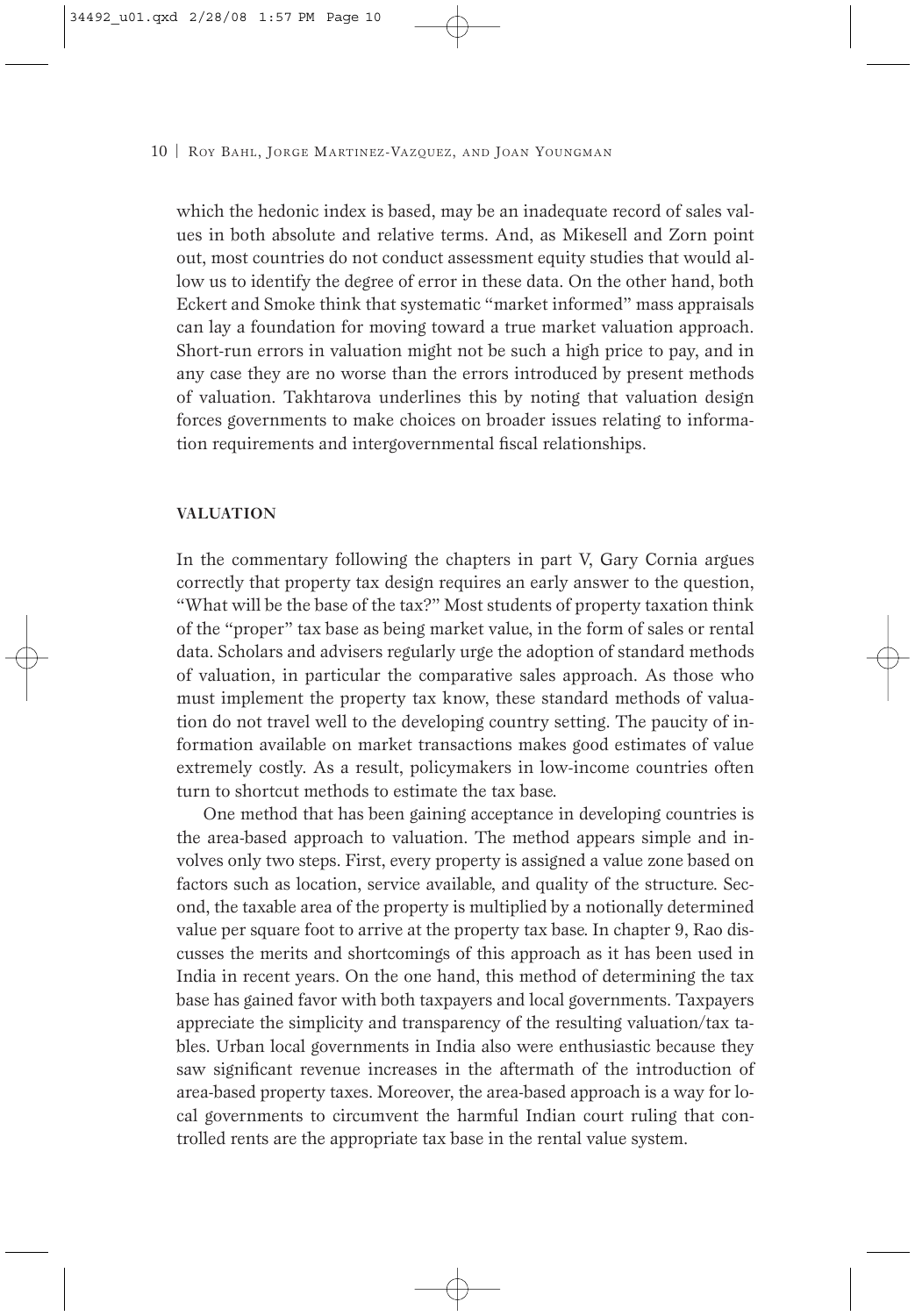However, Rao also acknowledges some significant flaws with the areabased approach. First, it does not avoid the problem of determining values because the notional values per square foot still must be determined for each zone, and this is done on the basis of expert judgment. The area approach, no less than the comparative sales approach, faces the perennial problem of a lack of reliable data on comparative sales. In India the rates of property transfer tax exceed 10 percent in some states, offering a major inducement for understating sales prices. A second problem is that the areabased system can be quite complicated because it requires that each property be weighted by value coefficients for location, land use, and building type, and there can be subcategories for each coefficient. The data requirements here resemble in some ways those associated with the more sophisticated CAMA approach discussed by Eckert. The transparency of a simple table is undermined by the great complexity of the computations for the values the table presents. Rao reports that for some Indian cities there can be as many as 240 different combinations of coefficients. Third, area-based systems are characterized by fixed values per square foot between valuation periods; hence, they exhibit no growth in response to property value increases. Thus, this method suffers from the same revaluation problem as the traditional market value approach. In fact, no Indian city that adopted the area-based system has revalued (i.e., updated coefficients). Cornia makes the further important point that local governments may become comfortable with the area-based approach, and the property tax reform process could end at that point.

Another solution to the problem of valuation would be to eliminate improvements (structures) from the tax base (i.e., tax only the land). Surely this would reduce the difficultly of the valuation job. In chapter 10, Riël C. D. Franzsen and William J. McCluskey report on experience with site value taxation in both industrialized and developing countries. In general, the results of their analysis square with expectations. Land is more easily valued because it tends to be more homogeneous than improvements; its physical characteristics do not change as much as improvements; and, other things being equal, its implementation does not require as much staff as does a tax base that includes both land and improvements. In addition, the celebrated economic advantage of the site value tax is that it does not discourage investment in improvements.

On the other hand, Franzsen and McCluskey acknowledge some significant problems with site value taxation. The most important is the limited availability of evidence on sales of vacant properties within urban areas to make creditable estimates of land values in the entire city. As Cornia notes, this data problem has led many property tax analysts to conclude that a site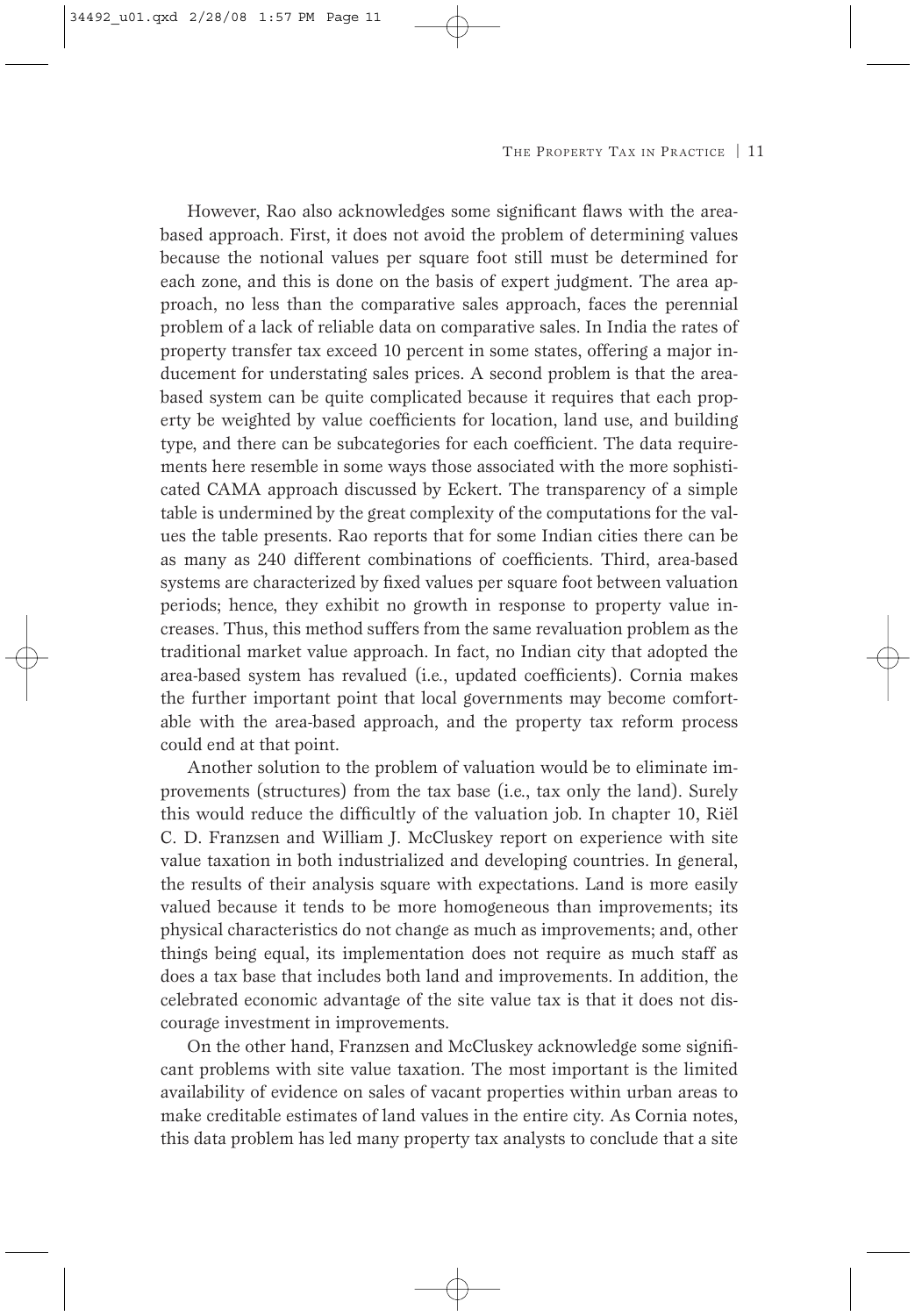value tax is infeasible. Even advocates of site value taxation, such as Franzsen and McCluskey, cannot find good evidence that this valuation problem can be overcome for urban areas. One possibility to make headway would be to use a CAMA approach to find "residual values" (not explained by other hedonic variables) for land area and its location. But, to our knowledge, so far this has not been tried.

A second problem lies in the data itself. As in the case of all value bases, property sales values can be understated to avoid full payment of transfer taxes. Finally, there will be important political issues if land value taxation requires a higher rate of tax than does a capital value tax on land and improvements to raise a given amount of revenue.

These shortcomings, plus the perception by many that exemption of high-value structures is socially wrong, are powerful. Franzsen and Mc-Cluskey's list of countries, including developing and transitional countries, using land value taxation is short and getting shorter, and it includes none of the world's largest countries.

#### **PROPERTY RIGHTS AND ENFORCEMENT**

The absence of reliable data is only one impediment to creating a valuation roll in developing and transitional countries. Another is that private ownership of property may be limited, and the concept of an arm's-length property market may be completely new. Can a property tax succeed in such an environment? The case of the Baltic countries suggests that the property tax can succeed even if it is introduced while land markets are developing. The two other case studies of the feasibility of land taxes without land markets lead to the same conclusion.

In chapter 11, Yu-Hung Hong tries to answer this question with a study of land taxation in ancient China. He has identified tax systems that operated in various periods—some quite ingenious in their structure—and were revenue productive, proved sustainable over long periods of time, and minimized transaction costs. None of these systems was based on taxing the value of the land, largely because the cost of establishing land values would have been prohibitive in the absence of functioning land markets. All of these systems taxed output from the use of the land or extracted in-kind contributions, were transparent, and seemed to find acceptance from taxpayers. The nominal tax rates were significant (e.g., 10 percent of total output). The lesson here for developing and transitional countries is that the absence of a market in land transactions that would provide easy evidence of values is not an insurmountable constraint to effective property taxation.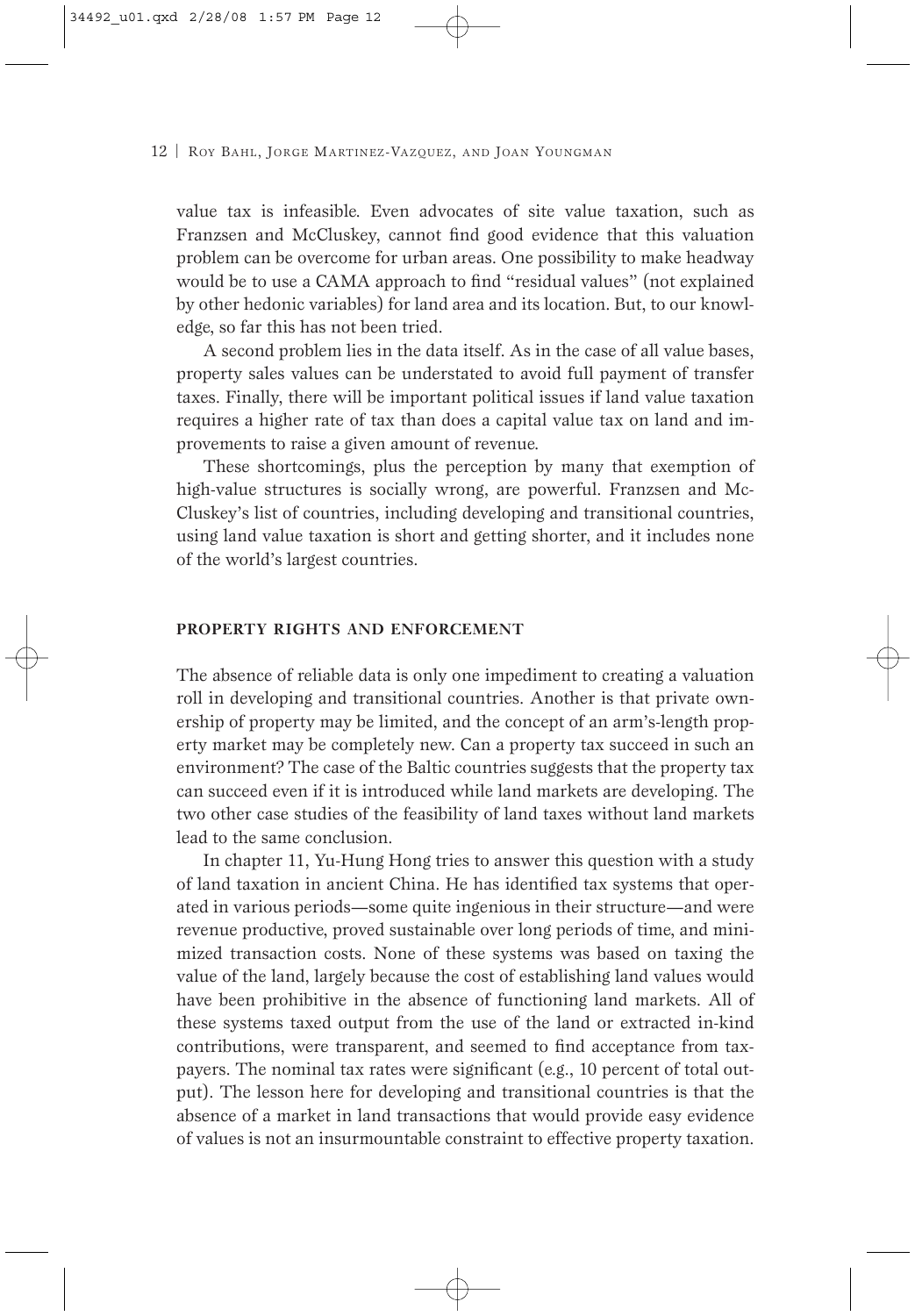In the commentary following the chapters in part VI, Claudia M. De Cesare makes the interesting observation that some of the ancient Chinese practices described by Hong are relevant to contemporary property tax policies. Penalizing inefficient uses of land and keeping the tax structure and administration as simple as possible continue to be central advice in the development of property tax systems. And, as described by Tsui in chapter 6, the Taiwan practices of taxing land value increments and covering development costs by requiring contributions from benefiting landowners find their origin in ancient Chinese tax policy.

In chapter 12, Michael E. Bell and John H. Bowman study a more recent situation to ask the same question: Can there be a successful property tax in a case where there are no good records of ownership and no clearly defined system of property rights? They study the case of South African townships and in particular the informal settlements (multiple untitled dwelling units occupying a single tract of land on the outskirts of an urban area) and tribal lands under communal ownership. In the former case, there were no ownership records for the apartheid period, and in neither case was there a valuation list or reliable tax maps.

Nevertheless, Bell and Bowman are optimistic about the prospects for developing the property tax in this environment and argue that local governments should both register new properties and be aggressive about developing market values for property tax purposes. They argue for a simple area-based system during a transitional period, with a high threshold that will exempt low-income taxpayers. Bell and Bowman stress the need to keep the concept of market prices in the public eye to stimulate the development of a property market. The link between such actions and the establishment of property rights is less clear. De Cesare probably has it right: the implementation of a property tax in newly urbanizing areas is more likely to organize the records on property rights than to define or modify them.

Even if property rights are in place, it is necessary to overcome the problems of enforcement. Most developing countries fail to collect the full amount due. For this reason Sally Powers argues in chapter 13 that the nature of the collection process is one of the early decisions to be taken in structuring the property tax. She stresses the need for public information campaigns to encourage voluntary compliance. These campaigns should emphasize both the fairness of the tax and the idea that the revenues are paying for valuable services. Note, though, that such campaigns can have an effect only if the tax is, in fact, fair and if it really does buy significant amounts of services that are demanded by the potential taxpayers. Powers sees the taxpaying public as the target for such public information campaigns, but De Cesare sees local politicians as an equally important audience.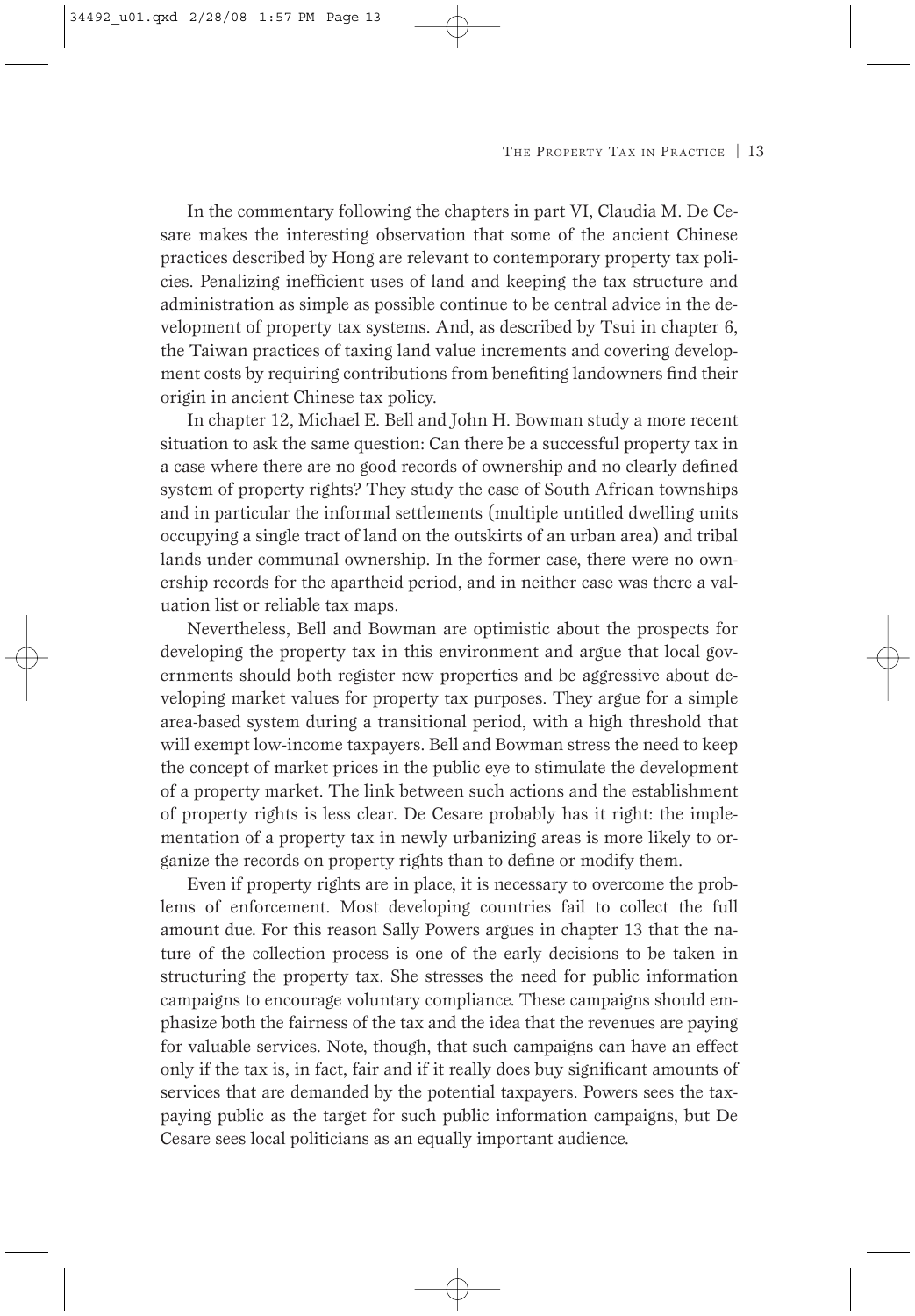Powers also argues for teeth in the legislation (e.g., treating the tax as a lien on property, imposing sanctions on nonpayers, and imposing heavy penalties). Such sanctions might be most effective if they produced inconvenience (e.g., denial of vehicle license plates) but stopped short of draconian seizures of property, particularly residences, which carry enormous administrative and political costs. The idea of sanctions is a good one and would put the property tax on the same enforcement footing as other taxes. However, such sanctions do exist in many developing countries and are not enforced, mostly because local politicians are too wary of penalties on local voters and too intimidated by local elites. Moreover, there is the possibility that such sanctions may not even be constitutional, as De Cesare suggests may be the case in much of Latin America.

## **THE PROPERTY TAX IN A TRANSITIONAL SETTING**

In some cases national governments find a window of opportunity for property tax reform so comprehensive that it amounts to introducing a new tax. Such was the case in the three Baltic countries in the period following the fall of the Soviet Union. We can learn interesting lessons from these major reforms. One is that the property tax can be part of a larger reform agenda and need not be postponed on grounds that bigger changes have a higher priority. To the contrary, the potential for successful property tax reform might be enhanced if it is packaged with other important changes in national policy. After the fall of the Soviet Union, the Baltic countries began a program of restitution of ownership rights and privatization of real property that required establishing property rights and identifying ownership for every parcel in the country. At the same time, the Baltic countries were preparing to apply for membership in the European Union, reducing company income taxes to attract investment, and seeking greater fiscal decentralization. In all three countries, property tax reform was structured to fit this context.

The Estonian case, as reported in chapter 14 by Tambet Tiits, is interesting in several respects. First, the choice of the tax base was land value. Second, the property tax was an integral part of a decentralization strategy. Local governments were given the authority to set the tax rate within prescribed limits, with the goal of providing an important source of local government revenue. Third, assessments were to be based on market value, using traditional comparative sales methods to establish values. So, unlike many nations that took a cautious approach to property tax reform, the Estonians jumped directly to a market value basis for taxation. A major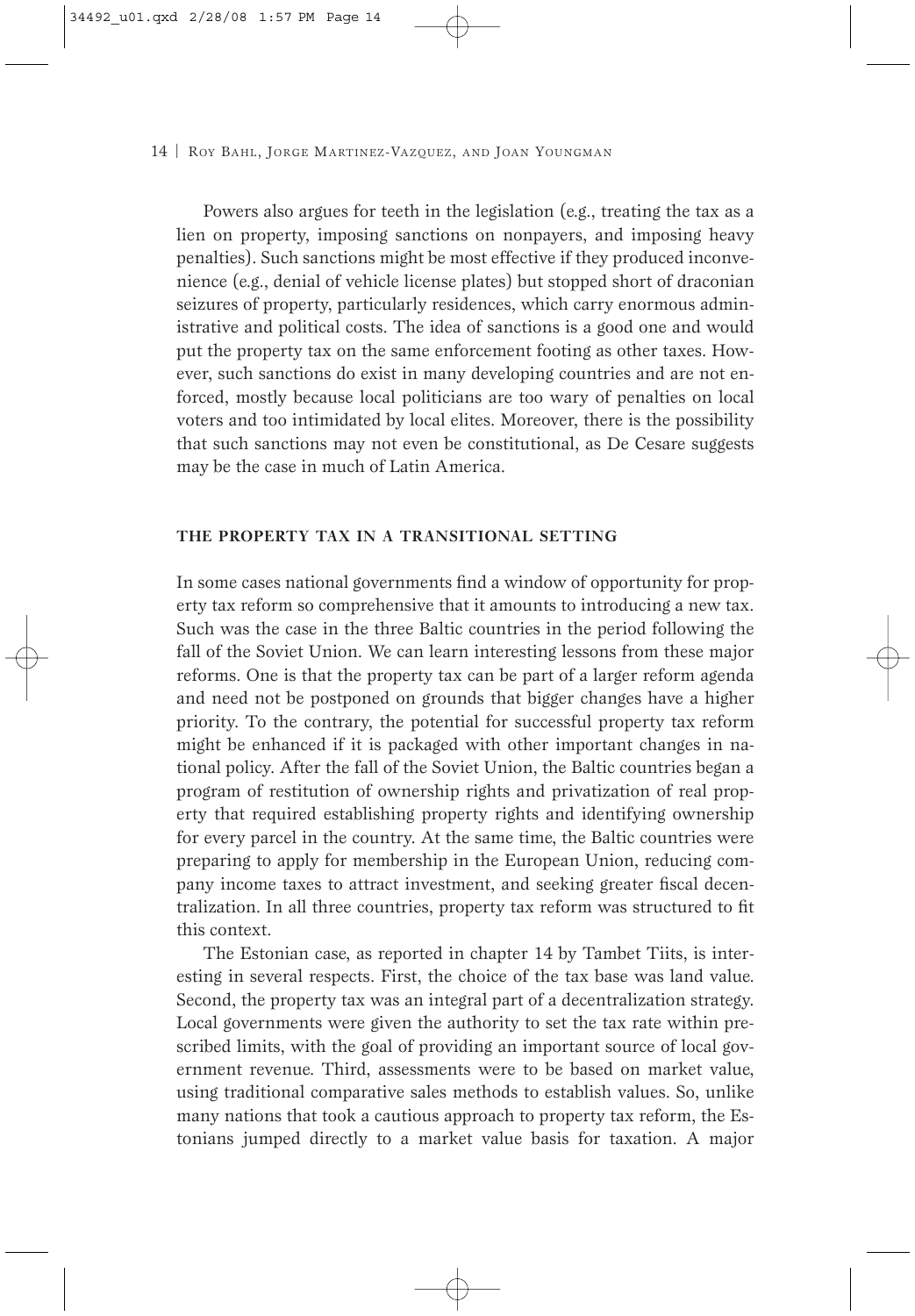enabling factor was a companion reform under which the property transfer tax rates were brought down to less than 1 percent. It is reported that, as a result, actual transaction values are now accurately disclosed.

In many ways, the Estonian reform was exemplary, but it also had important failings. Its most serious shortcoming is its lack of any prescribed period within which revaluation must take place, with the result that assessed values have fallen to levels well below market. The stage has been set for a significant revaluation shock, which is always a major challenge to the political acceptability and revenue yield of the property tax. In his commentary Ingram also notes that taxpayer backlash can lead to a major restructuring of the property tax. Without revaluation, revenue growth in Estonia has slowed, and this has compromised the goal of using the property tax as a significant local revenue source. The property tax share in GDP is 0.34 percent, which is below the international average of about 0.7 percent estimated by Bahl and Martinez-Vazquez in chapter 3 for nonindustrial countries.

The situation in Lithuania is similar in that a property tax was introduced at a time of significant privatization of real estate and the development of a property market. The reform has gone more slowly than it has in Estonia. The restoration of ownership to the private sector is not scheduled for completion until 2009. In chapter 15, Albina Aleksiene and Arvydas Bagdonavicius describe and analyze the development of the property tax system and its unusual approach to a transition from area-based to market value assessments. The present system uses an area method with notional assessments for the land tax, and this has resulted in major undervaluation in urban areas. The tax on structures, which is a separate levy, is assessed using traditional methods of valuation and comes closer to being a tax on market values. Perhaps the most distinguishing feature of the Lithuanian tax is its exemption of residential properties.

In the commentary following the chapters in part VII, Vytautas Šulija points out that the property tax has been slow to develop in Lithuania. One reason for this is that as recently as 1999 only 13 percent of urban land was private property. Moreover, it takes time to develop a value-based tax, and it is not clear that the population had the taxpaying capacity to absorb a significant increase in tax burdens in the 1990s.

## **CONCLUSION**

There is much to be learned from the chapters in this volume about whether the property tax can be made to work. The underlying theme that runs through most of these chapters is that the property tax is in a perpetual